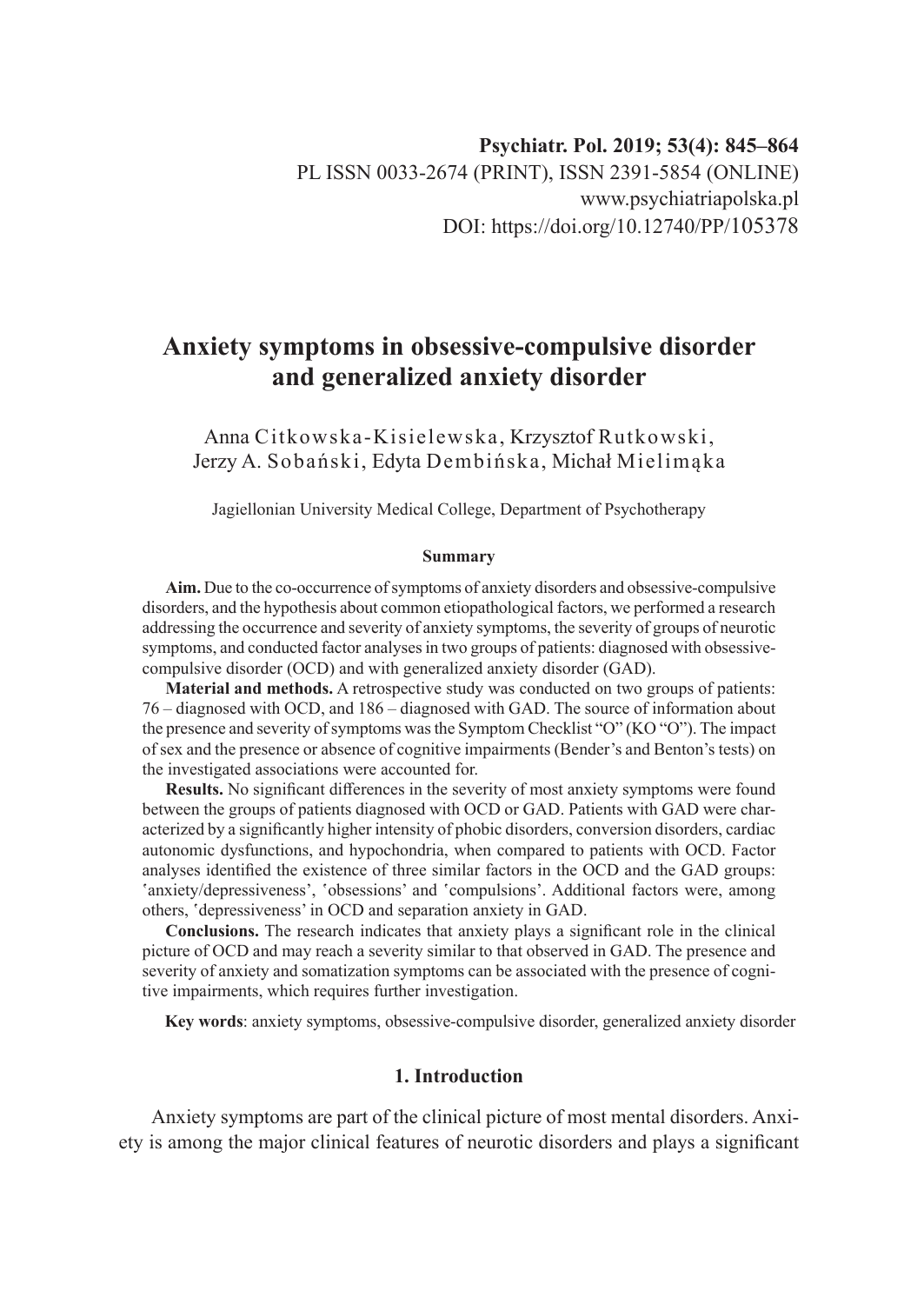role in their pathogenesis [1]. In some cases, anxiety symptoms prevail in the clinical picture or display a severity that confirms the diagnosis of anxiety disorders, which are among the most prevalent of all mental illnesses (over 10% of the population) [2]. The classification of anxiety disorders has undergone changes over the last decades. Currently, this term encompasses distinct forms like anxiety disorder with panic attacks and generalized anxiety disorder, among others, each of them being characterized by specific symptoms and a different response to pharmacological treatment. However, the legitimacy of distinguishing between different anxiety disorders remains controversial since the introduction of the DSM-III [3, 4]. This concerns especially the characteristics of generalized anxiety disorder (GAD), because of the common (up to 90%) co-occurrence of other mental disorders, including obsessive-compulsive or depressive disorders, and because of the similarity of its clinical manifestation, i.a., with personality disorders [5–7].

The coexistence of symptoms of different anxiety disorders is believed to be a clinical sign of common etiopathogenetic factors, including a common genetic and neurobiological background, expressed in such features as the domination of negative affect, 'neuroticism', avoidance of threats, or 'intolerance of uncertainty' [8–11]. 'Intolerance of uncertainty' is considered to be the main factor responsible for the so-called basic anxiety and symptoms of obsessive-compulsive disorders (OCD), the latter of which have, until recently, also been included in the definition of anxiety disorders (DSM-IV) [12–15]. Research on twins indicates a common genetic background for some forms of OCD and anxiety disorders but also suggests that obsessive-compulsive symptoms may be a risk factor for the development of some of the anxiety disorders, such as GAD or panic disorder [16, 17]. This might be reflected by the observed long time of treatment avoidance by patients with OCD (on average approx. 8 years), as well as GAD (6–7 years) [18].

Research on pathogenetic factors and phenotypic features of anxiety disorders has singled out obsessive-compulsive disorders as a distinct entity in the DSM-5, different from anxiety disorders. Currently, according to the DSM-5, the group of anxiety disorders encompasses separation anxiety disorder, selective mutism, specific phobias, social anxiety disorder, panic disorder, agoraphobia, and generalized anxiety disorder [19].

### **2. Aim of the study**

Due to the co-occurrence of anxiety disorders and obsessive-compulsive disorders described in the literature, as well as hypotheses about their common etiopathogenetic factors, expressed in their clinical picture, we investigated the structure of OCD and GAD manifestations, in particular trying to answer the following questions:

1. Do those disorders differ in the presence, number or severity of specific anxiety symptoms?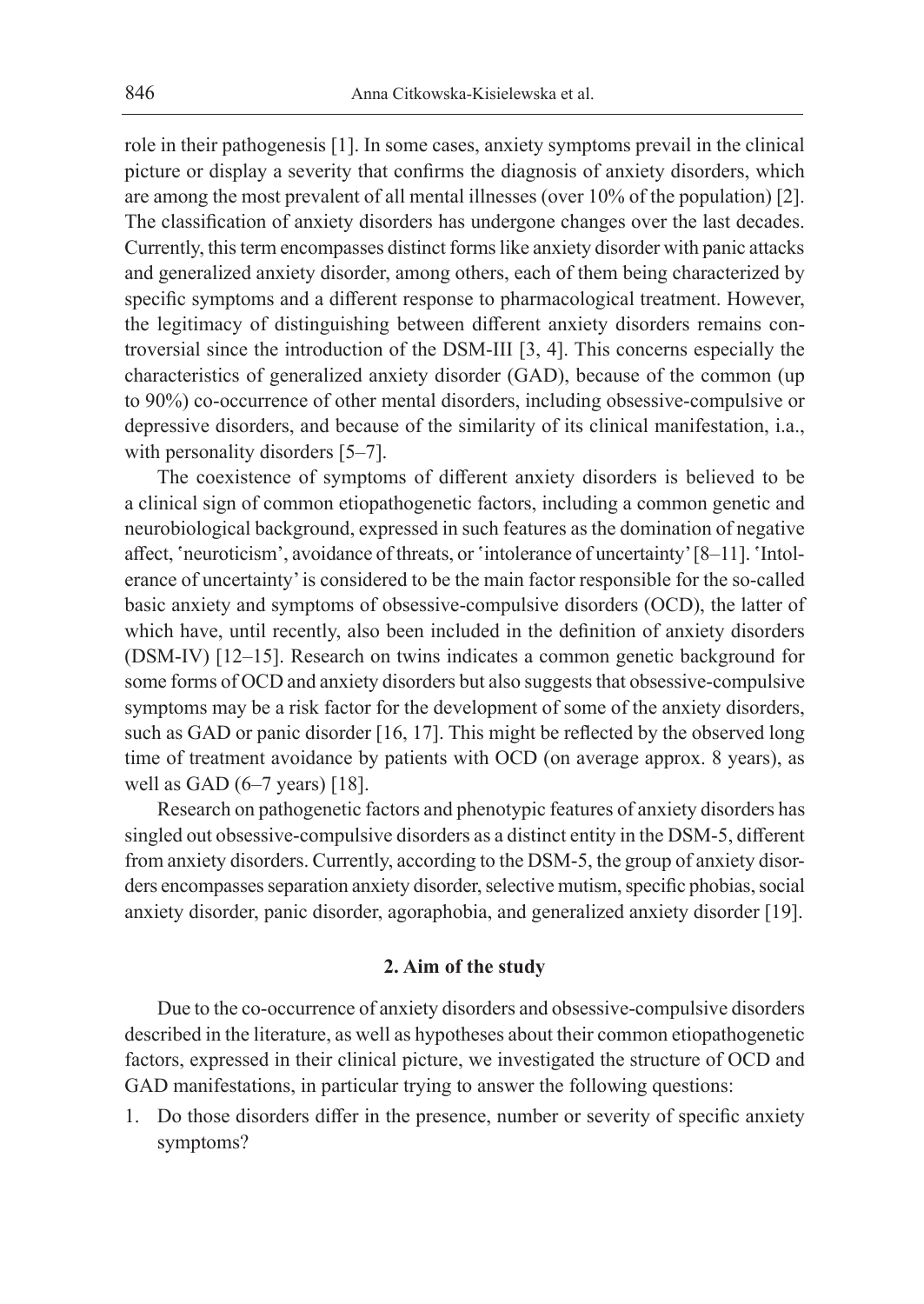- 2. Do those disorders (OCD and GAD) differ in means of the levels of *the Symptom Checklist "O"* (KO) scales, which represent different groups of neurotic symptoms?
- 3. Are factors explaining the presence of symptoms of both disorders (OCD and GAD) similar or different?

# **3. Material and method**

A retrospective study in two groups of patients was performed: 76 patients with OCD (F42 according to ICD-10) and 186 patients with GAD (F41.1 according to ICD-10). Data under investigation were gathered during the diagnostic procedure, i.e., at the time patients showed up for therapy at the Day Ward. The diagnosis was made based on a psychiatric examination (a psychiatric interview and the evaluation of the patient's mental state) according to ICD-10 diagnostic criteria. Patients who, based on the psychiatric examination, were diagnosed with organic mental disorders, psychotic or affective disorders, addiction to psychoactive substances, or coexisting anxiety disorders (GAD) and obsessive-compulsive disorders that met ICD-10 criteria, were excluded from the study. Inclusion criteria encompassed the type of diagnosis and answering to all questions of *the Symptom Checklist "O"*.

The source of information about the picture of the patients' neurotic symptoms during the week preceding the treatment was *the Symptom Checklist "O"* (KO) (dependent variable). This questionnaire is a diagnostic tool used in addition to the interview and the psychiatric examination of patients which show up for treatment at the Day Ward. It has been developed on the basis of the SCL-90-R questionnaire. The confirmation of the reliability and validity of the items making up the questionnaire's variables has legitimized its use in the diagnosis and description of disorders [20, 21]. It is a self-report questionnaire which consists of 138 multiple choice questions, the answers to which provide information about the incidence and severity of 135 most important symptoms of neurotic disorders. Among others, it includes:

- 10 variables which describe symptoms representing the scale 'other anxiety disorders': number 4 – constant anxiety for no obvious reason; 16 – internal tension; 24 – paralyzing anxiety; 44 – panic attacks; 64 – anxiety; 84 – unjustified sense of threat; 104 – stage fright, anxiety preceding events or meetings; 121 – fear about closest relatives who are currently not in danger; 124 – catastrophic fear; 126 – pressure (floods) of thoughts;
- 7 variables which describe symptoms representing the scale of phobic disorders: number 1 – anxiety while on balconies, bridges, over precipices; 21 – anxiety when no people are around; 41 – anxiety in moving vehicles, trains, buses; 61 – anxiety in open spaces; 71 – anxiety in closed spaces; 81 – anxiety in crowded places; 101 – fear of objects, animals, places, which are not harmful [22].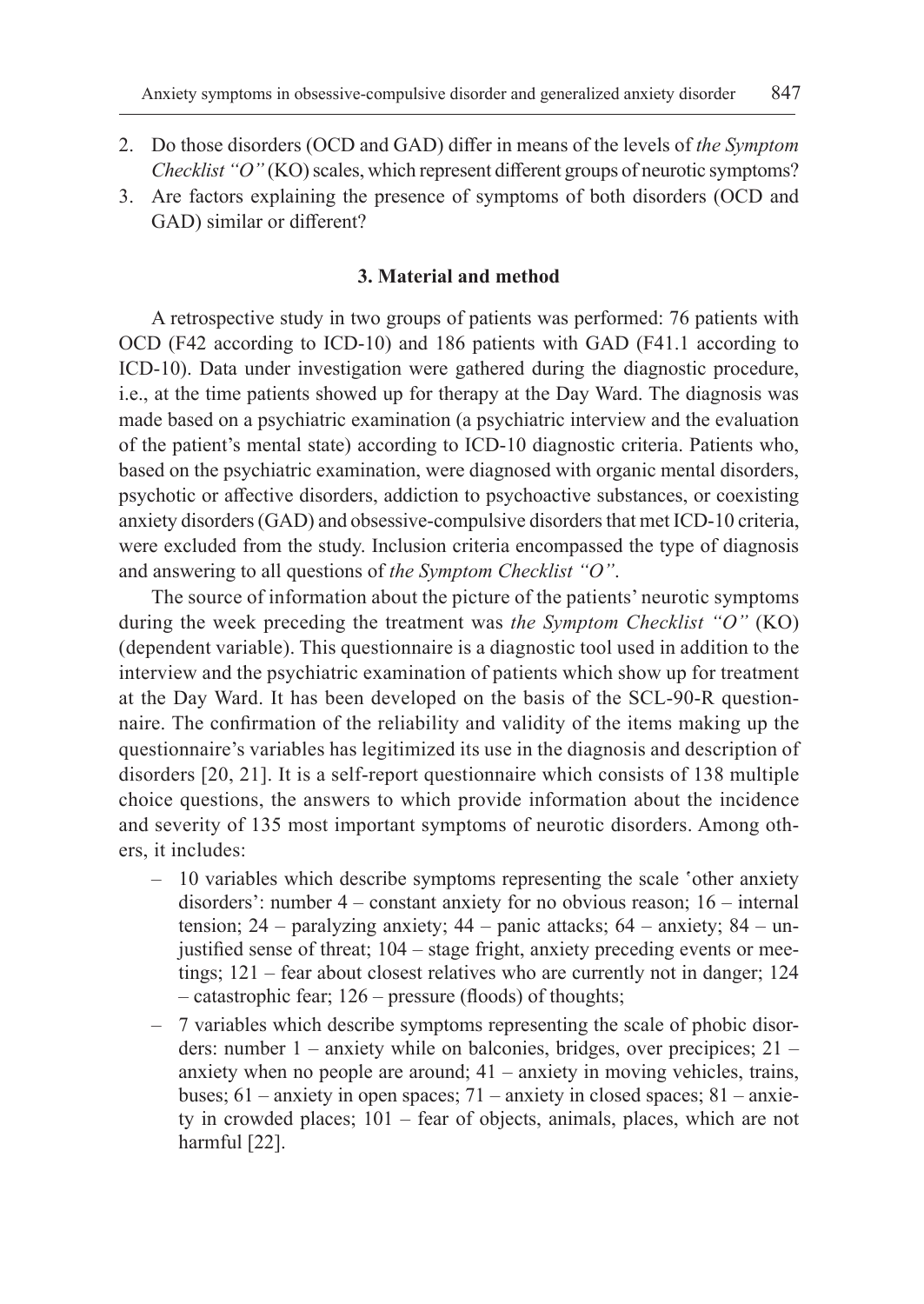Questions of the KO are related to the presence and severity of manifestations during seven days preceding completion of the questionnaire. The KO enables a subjective evaluation of the severity of the symptoms according to the following criteria: '0' – 'the symptom was not present, at all', 'a' – 'it was present but only slightly severe', 'b' – 'it was moderately severe', 'c' – 'it was very severe'.

The impact of sex and the presence or absence of cognitive impairments (diagnosed by means of Benton Visual Retention Test and Bender Visual-Motor Gestalt Test during admission for treatment) on the tested associations was accounted for in the analyses. The results of the psychological tests were interpreted by psychologists involved in the diagnostic procedure.

Values of the variables under investigation were taken from a computer database. Those data have been obtained during routine diagnostic procedures, stored, and analyzed anonymously. Their use in the analyses has been approved by the patients.

The following methods were used for data analysis: analysis of variance, multiple regression analysis, Student's *t*-test, correlation analysis, and factor analysis. Calculations were performed with the SPSS and Statistica software. For statistical inference, the level of statistical significance was set at  $p \le 0.05$ . In all statistical analyses, tests with no assumption regarding the direction of the expected difference were used.

### **4. Results**

The whole investigated group consisted of 262 people – 183 women and 79 men aged 18–58. The mean age was 33 years (18–58 years) – 31 years in the OCD group and 34 years in the GAD group.

| Table 1. Number of women and men and total number of patients with and without cognitive |  |  |
|------------------------------------------------------------------------------------------|--|--|
| impairments (number – N; percentage – $\%$ )                                             |  |  |
|                                                                                          |  |  |

|                                        |    | Diagnosed OCD |     | Diagnosed GAD |
|----------------------------------------|----|---------------|-----|---------------|
| Sex, cognitive impairments             | N  | $\%$          | N   | $\%$          |
| Total number of patients               | 76 | 100.0         | 186 | 100.0         |
| Women                                  | 43 | 56.6          | 140 | 75.3          |
| Men                                    | 33 | 43.4          | 46  | 24.7          |
| Patients without cognitive impairments | 48 | 63.2          | 133 | 71.5          |
| Women                                  | 27 | 35.5          | 99  | 53.3          |
| Men                                    | 21 | 27.6          | 34  | 18.3          |
| Patients with cognitive impairments    | 28 | 36.8          | 53  | 28.5          |
| Women                                  | 16 | 21.1          | 41  | 22.0          |
| Men                                    | 12 | 15.8          | 12  | 6.5           |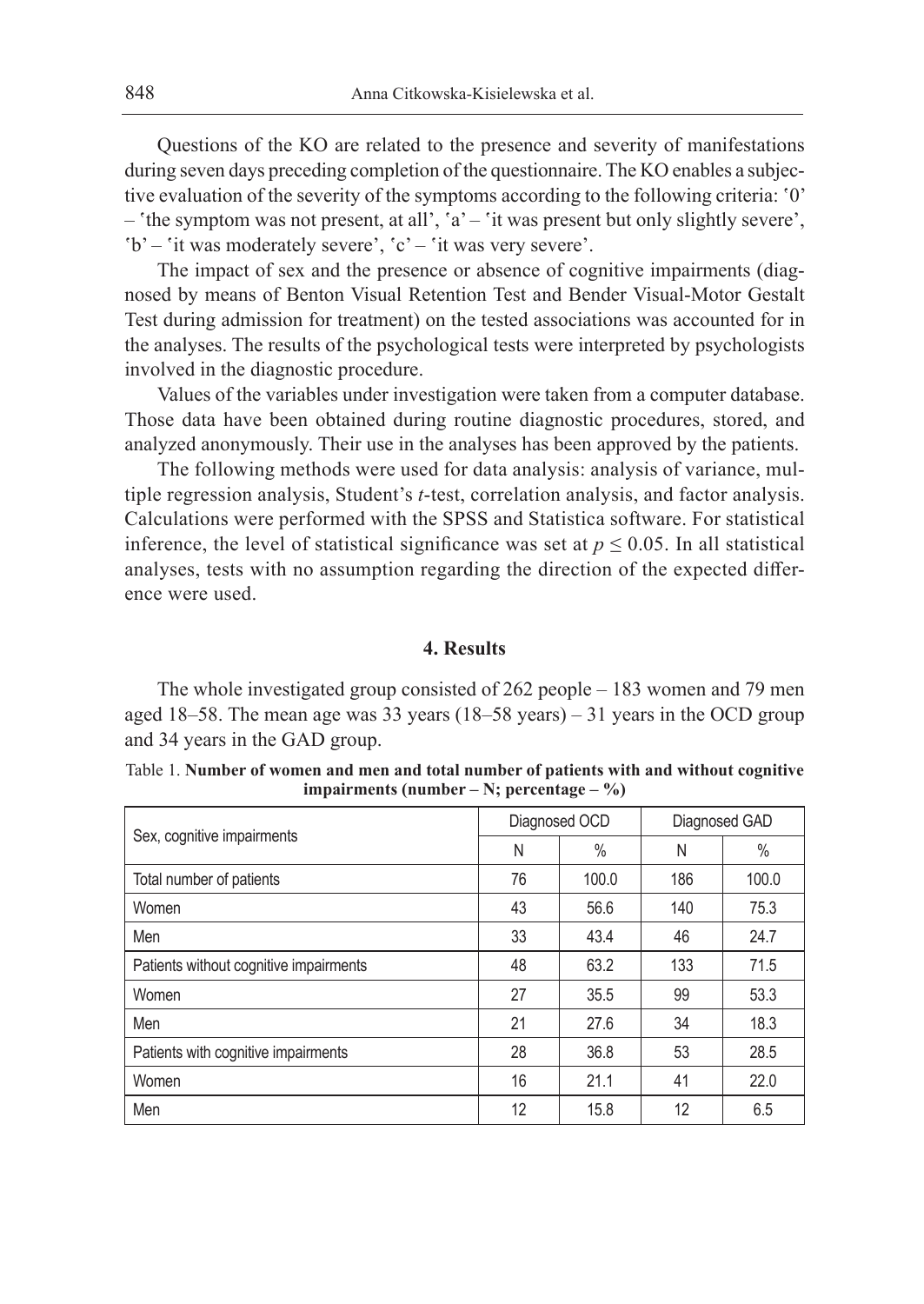We found that there were significantly more women in the GAD group (75%) than in the OCD group (57%); at the same time, there were significantly more men in the OCD (43%) than in the GAD group (25%) ( $\chi^2$  test = 8.95;  $df = 1$ ;  $p = 0.003$ ).

# 4.1. Cognitive impairments

No statistically significant differences in the prevalence of cognitive impairments among patients in the OCD and the GAD group were found  $(\chi^2 \text{ test} = 1.76; df = 1;$  $p = 0.18$ ). Among all patients, 81 (31%) presented with some kind of cognitive impairments (Benton Visual Retention Test and Bender Visual-Motor Gestalt Test).

Also, there were no statistically significant differences in the incidence of cognitive impairments in both gender groups ( $\chi^2$  test = 0.02;  $df = 1$ ;  $p = 0.90$ ).

## 4.2. Presence of anxiety symptoms

A comparison of the presence of anxiety symptoms was performed using multiple regression analysis (by means of stepwise regression).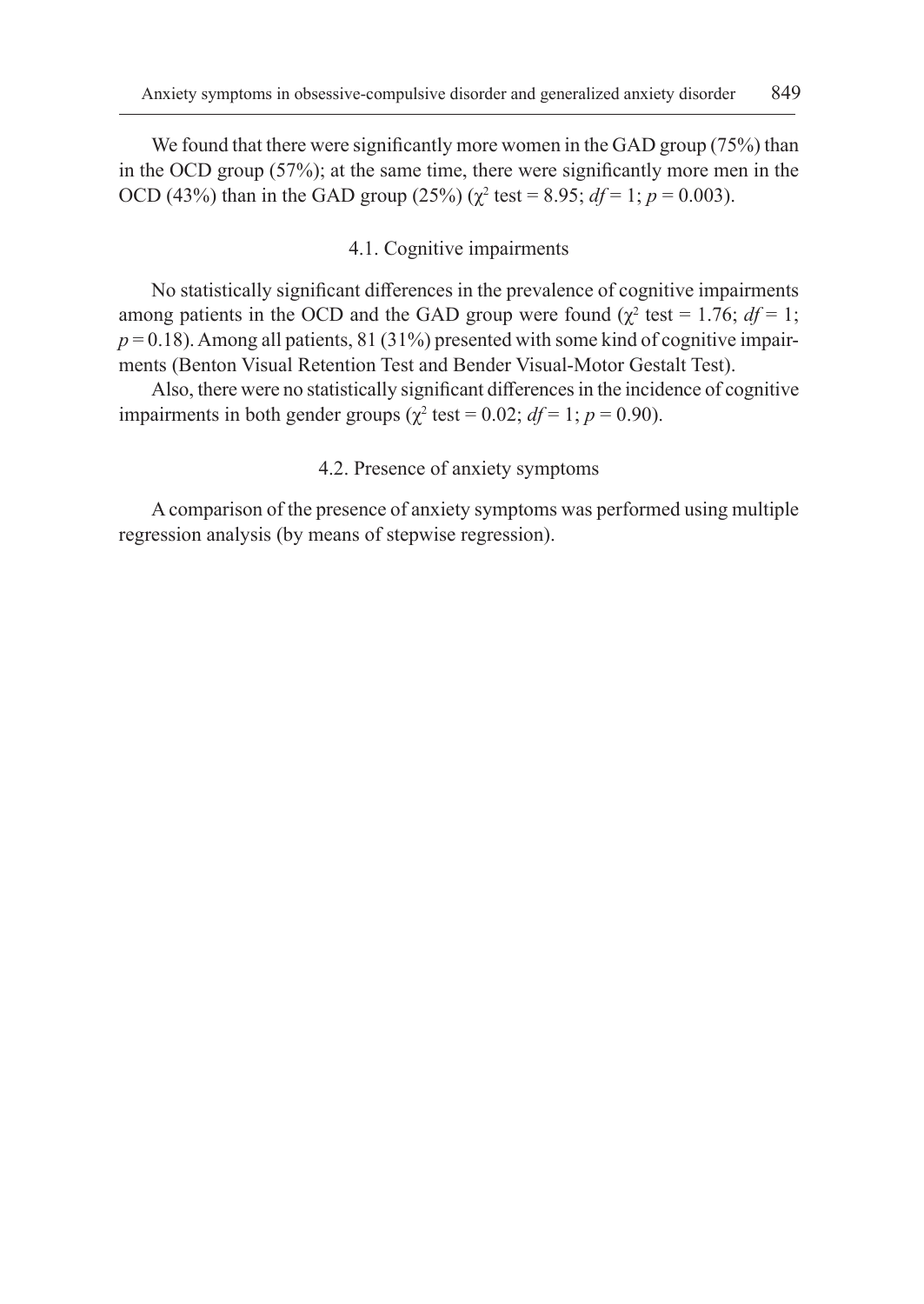|                |           | Table 2. Frequencies o    |      |      |      | of different anxiety symptoms in groups, depending on diagnosis (OCD and GAD), sex (F, M), and the presence ('p') |      |            |            |      | or absence ('np') of cognitive impairments |            |       |            |      |      |      |      |         |
|----------------|-----------|---------------------------|------|------|------|-------------------------------------------------------------------------------------------------------------------|------|------------|------------|------|--------------------------------------------|------------|-------|------------|------|------|------|------|---------|
|                |           |                           | GAD  |      |      |                                                                                                                   |      | щ          | ⋝          | ட    | ⋝                                          | <b>CCD</b> | 8     | <b>GAD</b> | GAD  | щ    | ட    | Σ    | ⋝       |
| tem            | Total     | <b>CCD</b>                |      | ட    | ⋝    | 은                                                                                                                 | Q    | <b>CCD</b> | <b>CCD</b> | GAD  | <b>GAD</b>                                 | 은          | Q     | 은          | Q    | 욷    | Q    | 은    | Q       |
| 4              | 81.3      | 64.5                      | 88.2 | 85.2 | 72.2 | 80.1                                                                                                              | 84.0 | 69.8       | 57.6       | 0.06 | 82.6                                       | 60.4       | 71.4  | 87.2       | 90.6 | 84.1 | 87.7 | 70.9 | 75.0    |
| $\frac{6}{1}$  | 95.8      | 93.4                      | 96.8 | 95.1 | 97.5 | 96.1                                                                                                              | 95.1 | 93.0       | 93.9       | 95.7 | 100.0                                      | 93.8       | 92.9  | 97.0       | 96.2 | 96.0 | 93.0 | 96.4 | 100.0   |
| 24             | 64.1      | 56.6                      | 67.2 | 65.0 | 62.0 | 58.6                                                                                                              | 76.5 | 51.2       | 63.6       | 69.3 | 60.9                                       | 45.8       | 75.0  | 63.2       | 77.4 | 61.1 | 73.7 | 52.7 | 83.3    |
| 4              | 55.0      | 42.1                      | 60.2 | 58.5 | 46.8 | 52.5                                                                                                              | 60.5 | 44.2       | 39.4       | 62.9 | 52.2                                       | 35.4       | 53.6  | 58.6       | 64.2 | 56.3 | 63.2 | 43.6 | Ņ<br>R. |
| 24             | 91.6      | 90.8                      | 91.9 | 90.2 | 94.9 | 91.2                                                                                                              | 92.6 | 88.4       | 93.9       | 90.7 | 95.7                                       | 89.6       | 92.9  | 91.7       | 92.5 | 89.7 | 91.2 | 94.5 | 95.8    |
| 84             | 71.0      | 63.2                      | 74.2 | 72.1 | 68.4 | 71.8                                                                                                              | 69.1 | 65.1       | 60.6       | 74.3 | 73.9                                       | 62.5       | 64.3  | 75.2       | 71.7 | 72.2 | 71.9 | 70.9 | 62.5    |
| $\overline{5}$ | بما<br>88 | 88.2                      | 88.7 | 90.2 | 84.8 | 86.2                                                                                                              | 93.8 | 90.7       | 84.8       | 0.06 | 84.8                                       | 81.2       | 100.0 | 88.0       | 90.6 | 88.9 | 93.0 | 80.0 | œ<br>கு |
| 121            | 66.4      | 64.5                      | 67.2 | 66.7 | 65.8 | 62.4                                                                                                              | 75.3 | 60.5       | 69.7       | 68.6 | 63.0                                       | 54.2       | 82.1  | 65.4       | 71.7 | 62.7 | 75.4 | 61.8 | 75.0    |
| 124            | 45.4      | 44.7                      | 45.7 | 45.4 | 45.6 | 47.0                                                                                                              | 42.0 | 41.9       | 48.5       | 46.4 | 43.5                                       | 41.7       | 50.0  | 48.9       | 37.7 | 47.6 | 40.4 | 45.5 | 45.8    |
| 126            | œ<br>စွှ  | 78.9                      | 66.1 | 70.5 | 68.4 | 64.6                                                                                                              | 81.5 | 83.7       | 72.7       | 66.4 | 65.2                                       | 75.0       | 85.7  | 60.9       | 79.2 | 67.5 | 77.2 | 58.2 | 91.7    |
|                |           | Statistically significant |      |      |      | differences are marked in bold, $p \leq 0.05$ .                                                                   |      |            |            |      |                                            |            |       |            |      |      |      |      |         |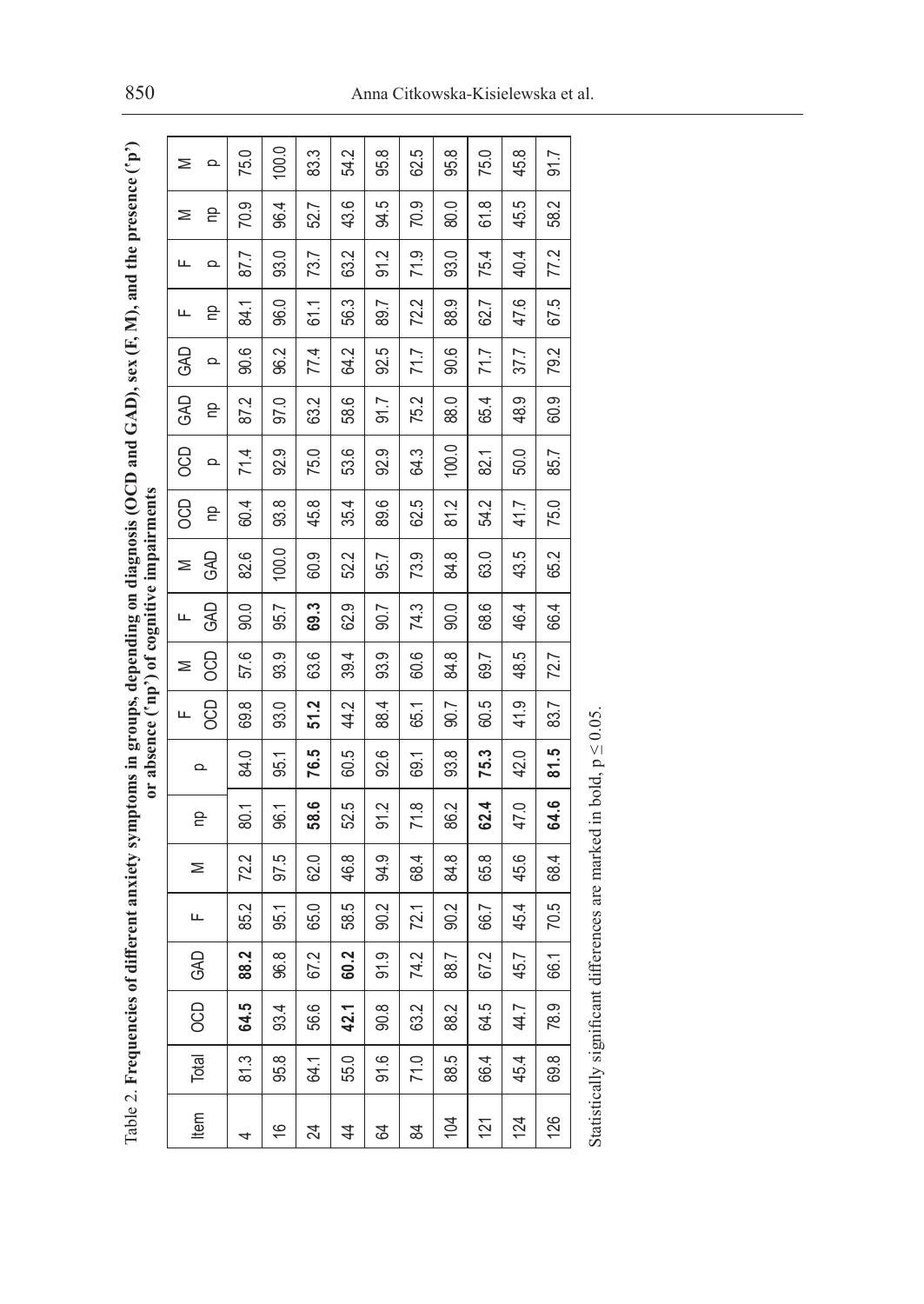Groups with statistically significant differences in the frequency of incidence of anxiety symptoms:

- $-4$  constant anxiety for no obvious reason: GAD (88%) > OCD (64%),  $p = 0.000$ ;
- $-24$  paralyzing anxiety: patients with cognitive impairments (76%) > patients without cognitive impairments (59%),  $p = 0.004$ ; with an overlapping effect of the interaction between diagnosis and sex: women with GAD  $(69\%)$   $>$  women with OCD (51%), *p* = 0.048;
- 44 panic attacks: GAD (60%) > OCD (42%), *p* = 0.008;
- 121 fear about closest relatives who are currently not in danger: patients with cognitive impairments  $(75%)$  > patients without cognitive impairments  $(62\%)$ ,  $p = 0.040$ ;
- 126 pressure (floods) of thoughts: patients with cognitive impairments  $(82\%)$  > patients without cognitive impairments  $(65\%)$ ,  $p = 0.006$ ;

In our study, patients with OCD and GAD differed significantly in the frequency of only two anxiety symptoms: No. 4 (constant anxiety for no obvious reason) and No. 44 (panic attacks) – both were significantly more prevalent in the group diagnosed with GAD. In the case of three anxiety symptoms, a significant impact of the presence of cognitive impairments on their frequency was observed. This concerned symptoms No. 24 (paralyzing anxiety), No. 121 (fear about closest relatives), and No. 126 (pressure (floods) of thoughts), which were present significantly more often among patients with cognitive impairments than in patients without such dysfunctions.

# 4.3. Number of anxiety symptoms

Number of anxiety symptoms reported by patients diagnosed with OCD and GAD was compared using the Student's *t*-test for independent samples (two-tailed test).

Table 3. **Distribution of number of anxiety symptoms in the groups of patients with OCD and GAD – number (N) of patients with a given number of symptoms and the corresponding percentage (%)**

|                    | Diagnosed OCD |      |   | Diagnosed GAD |
|--------------------|---------------|------|---|---------------|
| Number of symptoms | N             | $\%$ | N | $\%$          |
| 0                  |               |      |   | 0.5           |
|                    | 2             | 2.6  |   |               |
| 2                  | 2             | 2.6  | 3 | 1.6           |
| 3                  |               | 2.6  | 5 | 2.7           |
| 4                  | 8             | 10.5 |   | 3.8           |
| 5                  |               | 3.9  |   | 11.3          |

*table continued on the next page*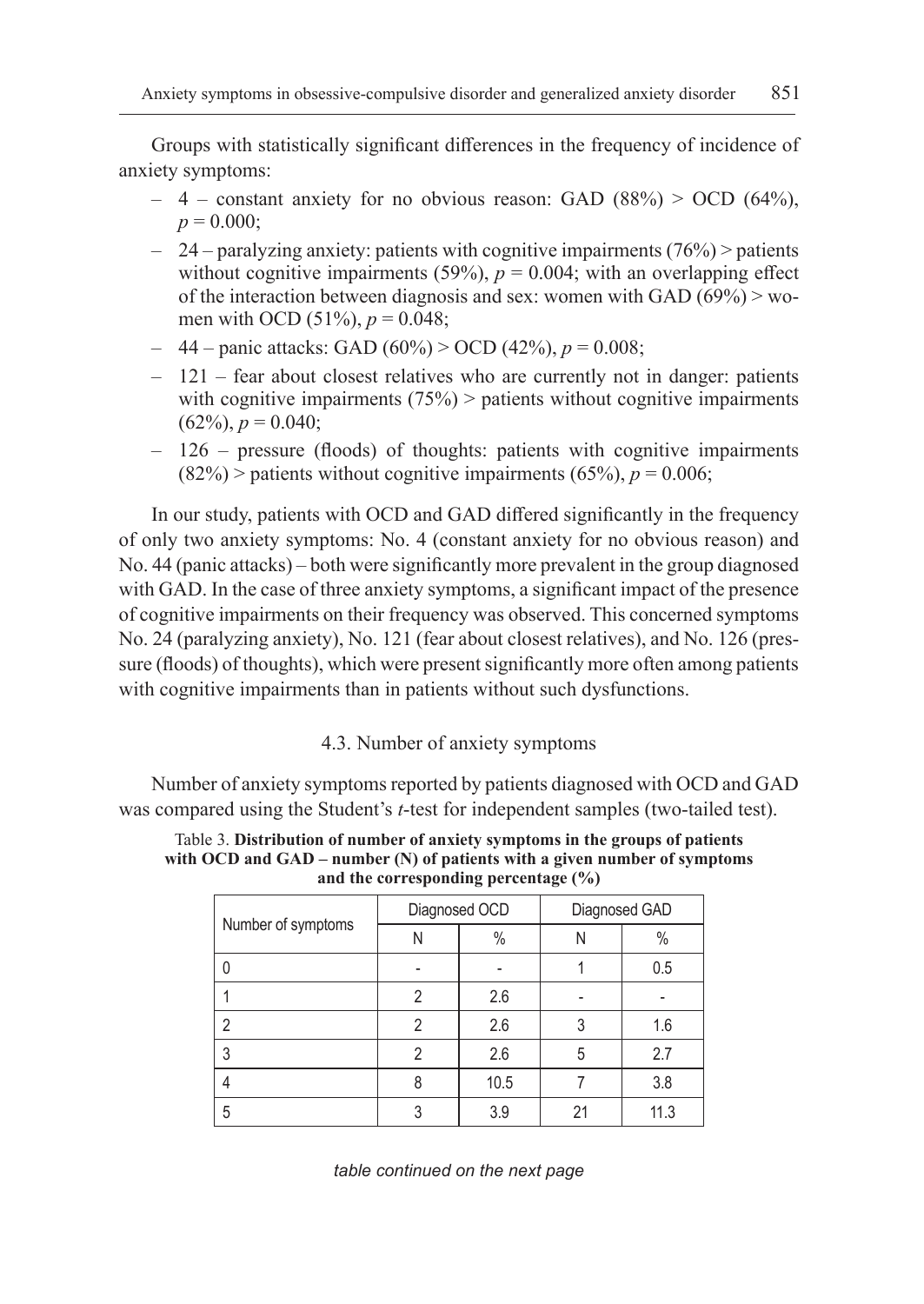| 6     | 14 | 18.4  | 21  | 11.3  |
|-------|----|-------|-----|-------|
|       | 13 | 17.1  | 25  | 13.4  |
| 8     | 10 | 13.2  | 31  | 16.7  |
| 9     | 12 | 15.8  | 35  | 18.8  |
| 10    | 10 | 13.2  | 37  | 19.9  |
| Total | 76 | 100.0 | 186 | 100.0 |

Among the 262 study participants, only one person did not report any anxiety ailment, and only 5% of the patients with GAD and 8% of patients with OCD reported three or fewer symptoms of anxiety. In each of those groups, the vast majority of the patients under investigation (78–80%) confirmed to have at least six (6–10) different anxiety symptoms, i.e., most of the ten symptoms of the anxiety disorder scale.

Table 4. **Number of anxiety symptoms in patients with different diagnoses – mean values and standard deviations, significance of the difference between the average number of anxiety symptoms reported by patients diagnosed with OCD and GAD – Student's t-test for independent samples (two-tailed test)**

| Diagnosis  | Mean | Standard deviation | Significance of the difference<br>between means | Strength of dependency<br>between variables |
|------------|------|--------------------|-------------------------------------------------|---------------------------------------------|
| <b>OCD</b> | 6.87 | 2.31               | Student's t-test                                | Eta = $0.123$                               |
| GAD        | 7.46 | 2.13               | $t = -2.00$ : df = 260:<br>$p = 0.046$          | Eta-square = $1.5%$                         |

In our study, patients with GAD reported on average more anxiety symptoms (7.46) than patients with OCD (6.87). The difference between means, although significant, was, however, small ( $p = 0.046$ , Eta-square = 1.5%).

### 4.4. Comparison of the prevalence of phobic symptoms

The prevalence of phobic symptoms was compared in groups divided according to diagnosis, sex and the presence of cognitive impairments, using three-way analysis of variance.

Groups statistically significantly differing in the frequency of specific phobic symptoms:

- 1 anxiety while on balconies, bridges, over precipices: GAD (48%) > OCD  $(28\%), p = 0.003;$
- $-21$  anxiety if no people are around: GAD (70%) > OCD (49%),  $p = 0.002$ ; women without cognitive impairments  $(71%)$  > men without cognitive impairments (49%),  $p = 0.049$ ;
- $-41$  anxiety in moving vehicles, trains, buses: GAD (62%) > OCD (20%),  $p = 0.000$ ; patients with cognitive impairments (58%) > patients without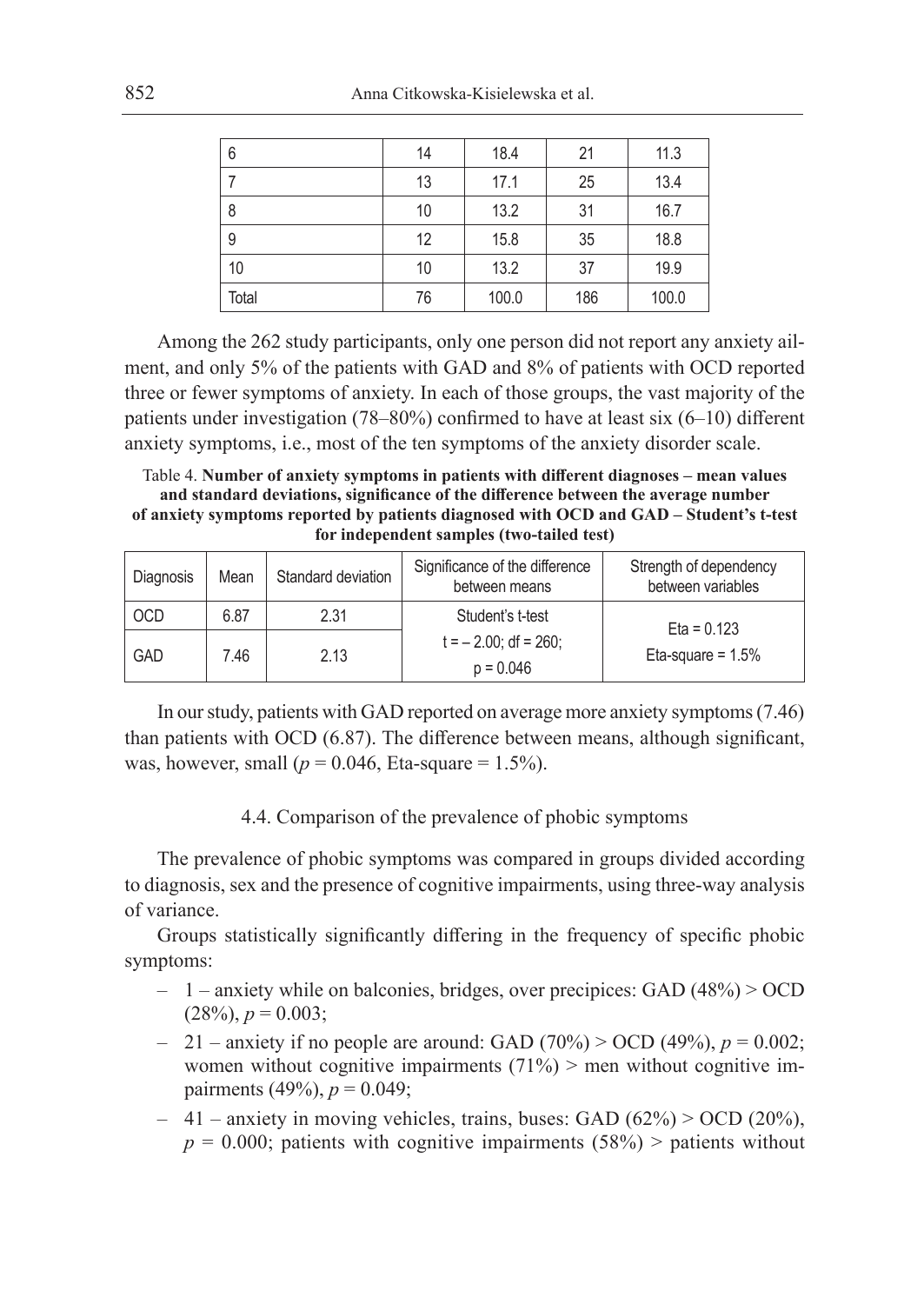cognitive impairments (46%),  $p = 0.022$ ; women (56%) > men (34%),  $p =$ 0.011;

- 61 anxiety in open spaces: GAD (43%) > OCD (9%), *p* = 0.000; patients with cognitive impairments  $(43%)$  > patients without cognitive impairments  $(29\%)$ ,  $p = 0.002$ ; patients diagnosed with GAD with cognitive impairments (53%) and without cognitive impairments (39%); patients diagnosed with OCD with cognitive impairments  $(25%)$  > patients with diagnosed OCD without cognitive impairments  $(0\%)$ ,  $p = 0.012$ ;
- 71 anxiety in closed spaces: GAD (50%) > OCD (24%), *p* = 0.000;
- $-$  81 anxiety in crowded places: GAD (69%) > OCD (36%),  $p = 0.000$ .

Six among seven phobic symptoms included in the KO "O" were significantly more prevalent in the GAD than in the OCD group. The incidence of 'fear of objects, animals, places, which are not harmful' did not differ between the groups.

We additionally identified an impact of the presence of cognitive impairments on the frequency of two phobic symptoms (No. 41 – anxiety in moving vehicles, No. 61 – anxiety in open spaces). Both symptoms turned out to be significantly more prevalent in the group of patients with cognitive impairments than in the group of patients without such dysfunctions.

## 4.5. Comparison of the levels of symptom groups

Levels of symptom groups measured on 14 scales of *the Symptom Checklist "O"*, depending on the diagnosis, sex and the presence ('p') or absence ('np') of cognitive impairments, were compared using three-way analysis of variance.

| Scale                                 | <b>OCD</b> |           | <b>GAD</b> |           | Women |           | Men  |           | np   |           | р    |           |
|---------------------------------------|------------|-----------|------------|-----------|-------|-----------|------|-----------|------|-----------|------|-----------|
|                                       | M          | <b>SD</b> | M          | <b>SD</b> | Μ     | <b>SD</b> | M    | <b>SD</b> | M    | <b>SD</b> | M    | <b>SD</b> |
| <b>RAW RESULTS</b>                    |            |           |            |           |       |           |      |           |      |           |      |           |
| Phobic disorders                      | 9.9        | 8.6       | 20.7       | 12.2      | 19.0  | 12.4      | 14.0 | 11.4      | 16.9 | 12.3      | 19.0 | 12.3      |
| Other anxiety<br>disorders            | 37.6       | 15.3      | 41.5       | 15.0      | 41.4  | 15.4      | 38.1 | 14.4      | 39.4 | 15.4      | 42.7 | 14.3      |
| Obsessive-<br>compulsive<br>disorders | 28.1       | 11.5      | 15.6       | 10.4      | 18.1  | 12.0      | 21.9 | 12.0      | 18.6 | 11.9      | 20.6 | 12.5      |
| Conversions                           | 20.1       | 18.2      | 34.5       | 24.1      | 32.5  | 23.8      | 25.3 | 21.9      | 29.2 | 23.5      | 32.7 | 23.2      |
| Autonomic heart<br>disorders          | 21.1       | 13.2      | 33.2       | 15.3      | 31.7  | 15.5      | 25.0 | 15.2      | 28.5 | 16.0      | 32.5 | 14.9      |
| Somatization<br>disorders             | 20.8       | 15.2      | 25.3       | 17.3      | 25.1  | 16.9      | 21.4 | 16.5      | 23.6 | 16.6      | 24.9 | 17.3      |

Table 5. **Results of 14 scales of the Symptom Checklist "O" – mean values (M) and standard deviations (SD); raw results and corresponding results in sten scores**

*table continued on the next page*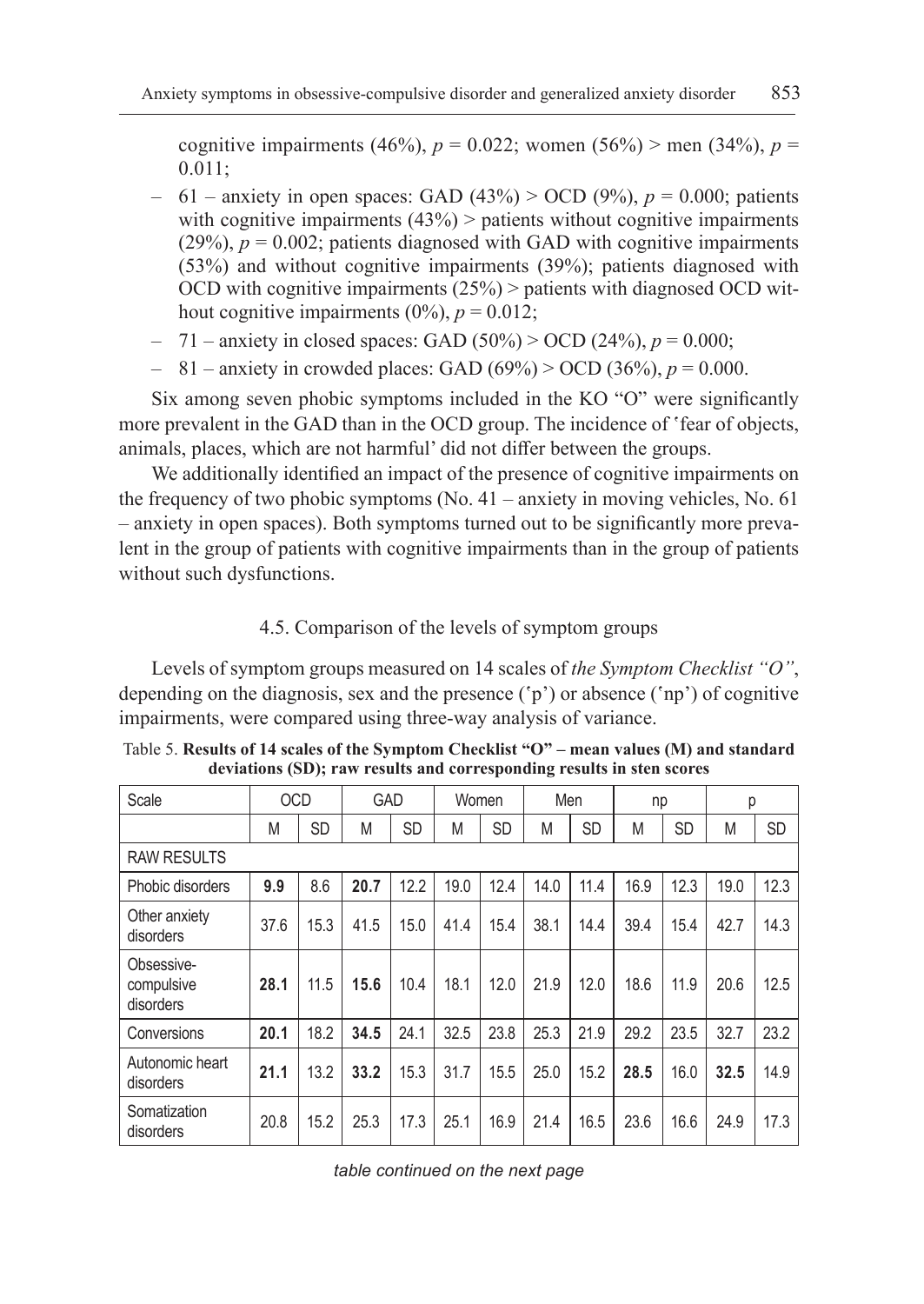| Hypochondriasis                       | 13.2 | 8.8  | 16.7 | 10.4 | 15.4                   | 10.0 | 16.4 | 10.2 | 15.7 | 10.0 | 15.7 | 10.2 |
|---------------------------------------|------|------|------|------|------------------------|------|------|------|------|------|------|------|
| Neurasthenia                          | 42.2 | 17.9 | 43.0 | 17.6 | 43.3                   | 17.8 | 41.4 | 17.3 | 42.3 | 17.4 | 43.7 | 18.4 |
| Depersonalization-<br>derealization   | 9.8  | 10.8 | 11.5 | 11.3 | 11.0                   | 11.3 | 11.1 | 11.1 | 11.2 | 11.1 | 10.6 | 11.4 |
| Avoidance.<br>dependency              | 28.3 | 17.5 | 29.3 | 18.0 | 29.7                   | 18.0 | 27.3 | 17.5 | 28.9 | 17.7 | 29.2 | 18.3 |
| Impulsiveness,<br>histrionic traits   | 22.4 | 13.6 | 23.5 | 13.6 | 24.8                   | 13.3 | 19.4 | 13.4 | 22.6 | 13.4 | 24.6 | 13.8 |
| Nonorganic sleep<br>disorders         | 9.6  | 8.4  | 12.0 | 8.3  | 11.3                   | 8.5  | 11.3 | 8.1  | 11.0 | 8.4  | 11.9 | 8.4  |
| Sexual<br>dysfunctions                | 9.4  | 8.8  | 10.7 | 9.5  | 10.5                   | 9.7  | 9.8  | 8.3  | 10.6 | 9.2  | 9.5  | 9.5  |
| Dysthymia                             | 31.2 | 11.9 | 29.9 | 12.7 | 30.8                   | 12.8 | 29.1 | 11.5 | 30.3 | 12.5 | 30.3 | 12.3 |
|                                       |      |      |      |      | RESULTS IN STEN SCORES |      |      |      |      |      |      |      |
| Phobic disorders                      | 4.62 | 1.30 | 6.13 | 1.68 | 5.92                   | 1.71 | 5.18 | 1.63 | 5.61 | 1.72 | 5.89 | 1.71 |
| Other anxiety<br>disorders            | 4.88 | 1.88 | 5.32 | 1.85 | 5.30                   | 1.90 | 4.95 | 1.77 | 5.06 | 1.89 | 5.48 | 1.78 |
| Obsessive-<br>compulsive<br>disorders | 7.00 | 1.78 | 5.04 | 1.75 | 5.43                   | 1.97 | 6.03 | 1.91 | 5.52 | 1.94 | 5.80 | 2.03 |
| Conversions                           | 3.99 | 1.81 | 5.28 | 1.98 | 5.07                   | 2.01 | 4.53 | 1.99 | 4.78 | 2.03 | 5.17 | 1.97 |
| Autonomic heart<br>disorders          | 3.70 | 1.69 | 5.18 | 1.85 | 4.99                   | 1.91 | 4.19 | 1.83 | 4.60 | 1.95 | 5.09 | 1.81 |
| Somatization<br>disorders             | 4.50 | 1.95 | 5.08 | 1.98 | 5.03                   | 1.95 | 4.62 | 2.06 | 4.87 | 1.96 | 5.00 | 2.06 |
| Hypochondriasis                       | 5.28 | 1.50 | 5.88 | 1.74 | 5.67                   | 1.67 | 5.78 | 1.76 | 5.68 | 1.68 | 5.77 | 1.74 |
| Neurasthenia                          | 4.58 | 1.87 | 4.66 | 1.85 | 4.69                   | 1.87 | 4.51 | 1.81 | 4.59 | 1.79 | 4.73 | 1.97 |
| Depersonalization-<br>derealization   | 4.96 | 1.80 | 5.23 | 1.79 | 5.13                   | 1.80 | 5.20 | 1.80 | 5.19 | 1.78 | 5.06 | 1.83 |
| Avoidance.<br>dependency              | 4.58 | 1.97 | 4.68 | 1.98 | 4.72                   | 2.01 | 4.51 | 1.89 | 4.62 | 1.96 | 4.72 | 2.01 |
| Impulsiveness,<br>histrionic traits   | 4.33 | 2.04 | 4.45 | 2.05 | 4.64                   | 2.01 | 3.89 | 2.03 | 4.33 | 2.02 | 4.62 | 2.11 |
| Nonorganic sleep<br>disorders         | 4.43 | 1.87 | 5.04 | 1.83 | 4.89                   | 1.91 | 4.80 | 1.75 | 4.81 | 1.86 | 4.98 | 1.86 |
| Sexual<br>dysfunctions                | 5.03 | 1.68 | 5.29 | 1.77 | 5.26                   | 1.80 | 5.11 | 1.59 | 5.31 | 1.70 | 5.00 | 1.82 |
| Dysthymia                             | 5.14 | 1.77 | 4.95 | 1.91 | 5.08                   | 1.91 | 4.84 | 1.76 | 5.01 | 1.88 | 5.00 | 1.84 |

Mean values differing significantly at  $p < 0.05$  are marked in bold.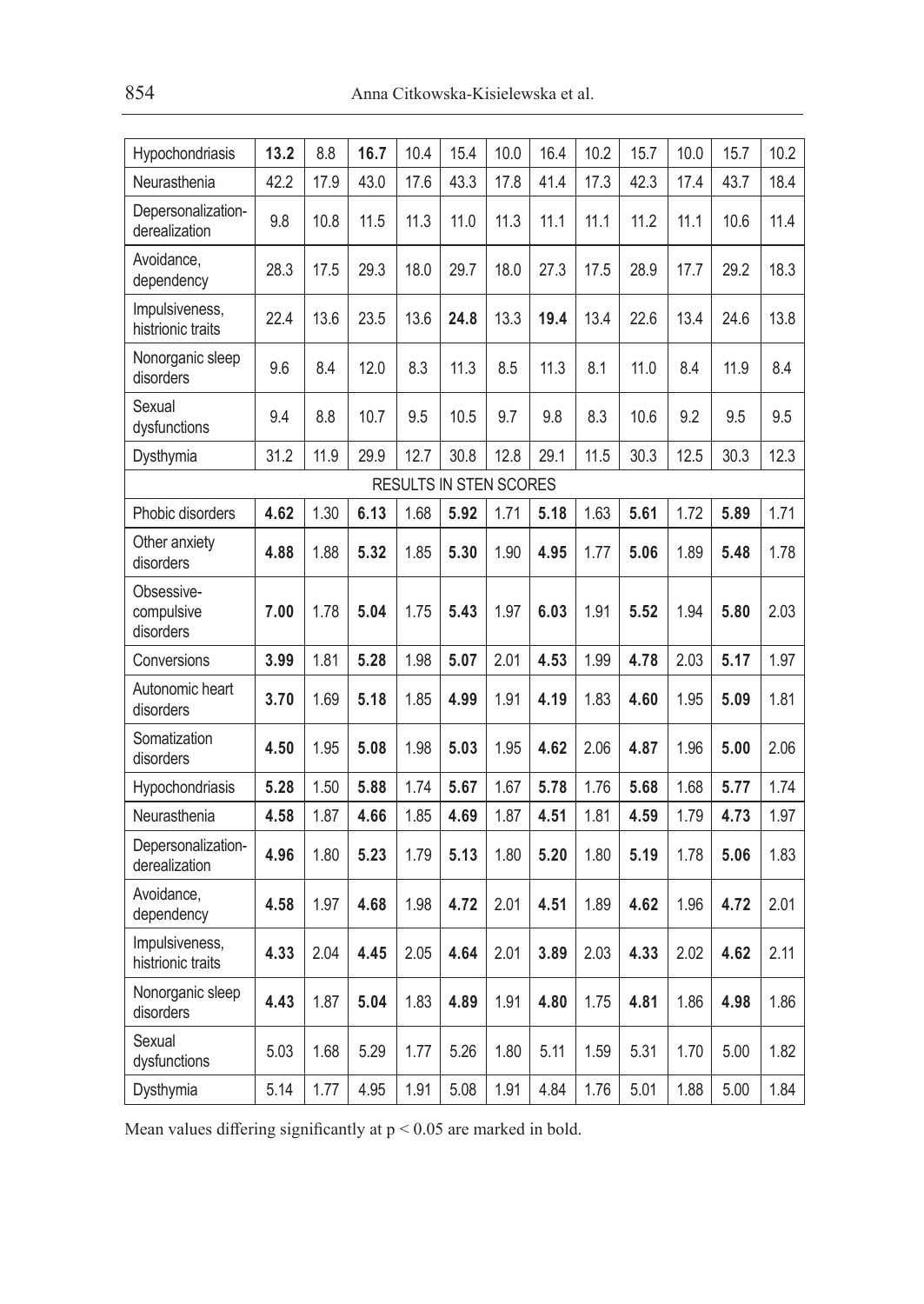|                                       |            |          |            |                    | p value for individual effects |                     |                                 |
|---------------------------------------|------------|----------|------------|--------------------|--------------------------------|---------------------|---------------------------------|
| Scale                                 | Diagnosis  | Sex      | Cogn. Imp. | Diagnosis<br>x sex | Diagnosis x<br>cogn. Imp.      | Sex x<br>cogn. Imp. | Diagnosis x sex<br>x cogn. Imp. |
| Phobic disorders                      | $0.000***$ | 0.149    | 0.138      | 0.205              | 0.688                          | 0.966               | 0.826                           |
| Other anxiety<br>disorders            | 0.343      | 0.354    | 0.065      | 0.326              | 0.088                          | 0.354               | $0.027*$                        |
| Obsessive-<br>compulsive<br>disorders | $0.000***$ | 0.249    | 0.372      | 0.737              | 0.372                          | 0.384               | 0.185                           |
| Conversions                           | $0.000***$ | 0.393    | 0.224      | 0.112              | 0.764                          | 0.942               | 0.968                           |
| Autonomic heart<br>disorders          | $0.000***$ | 0.111    | $0.018*$   | 0.174              | 0.656                          | 0.758               | 0.678                           |
| Somatization<br>disorders             | 0.129      | 0.149    | 0.634      | 0.904              | 0.812                          | 0.339               | 0.642                           |
| Hypochondriasis                       | $0.008**$  | 0.255    | 0.598      | 0.540              | 0.990                          | 0.583               | 0.814                           |
| Neurasthenia                          | 0.637      | 0.846    | 0.587      | 0.056              | 0.608                          | 0.947               | 0.689                           |
| Depersonalization-<br>derealization   | 0.498      | 0.748    | 0.921      | 0.664              | 0.378                          | 0.753               | 0.394                           |
| Avoidance and<br>dependency           | 0.718      | 0.628    | 0.755      | 0.181              | 0.385                          | 0.716               | 0.386                           |
| Impulsiveness,<br>histrionic traits   | 0.838      | $0.013*$ | 0.223      | 0.727              | 0.322                          | 0.528               | 0.214                           |
| Nonorganic sleep<br>disorders         | 0.129      | 0.642    | 0.146      | 0.879              | 0.147                          | 0.673               | 0.810                           |
| Sexual<br>dysfunctions                | 0.414      | 0.867    | 0.663      | 0.728              | 0.789                          | 0.215               | 0.741                           |
| Dysthymia                             | 0.112      | 0.307    | 0.793      | 0.488              | 0.090                          | 0.969               | 0.411                           |

Table 6. **Levels of 14 scales of the Symptom Checklist "O" (raw results) in relation to diagnosis, sex and the presence or absence of cognitive impairments (cogn. imp.) – probability (p value) in three-way analysis of variance**

Significance: \* p < 0.05; \*\* p < 0.01; \*\*\* p < 0.001

On the basis of the conducted analysis of variance, it was found that the GAD and OCD groups differed significantly in the average level of five among fourteen scales of *the Symptom Checklist "O"*. In patients with OCD, the level of the obsessivecompulsive scale was significantly higher than in the GAD group. On the contrary, patients with GAD were characterized by a significantly higher average level of the scales of phobic disorders, conversion disorders, autonomic heart and cardiovascular diseases, and hypochondriasis, when compared to patients with OCD.

It was additionally found that the level of autonomic heart and cardiovascular disorders scale was significantly higher in the group of patients with cognitive impair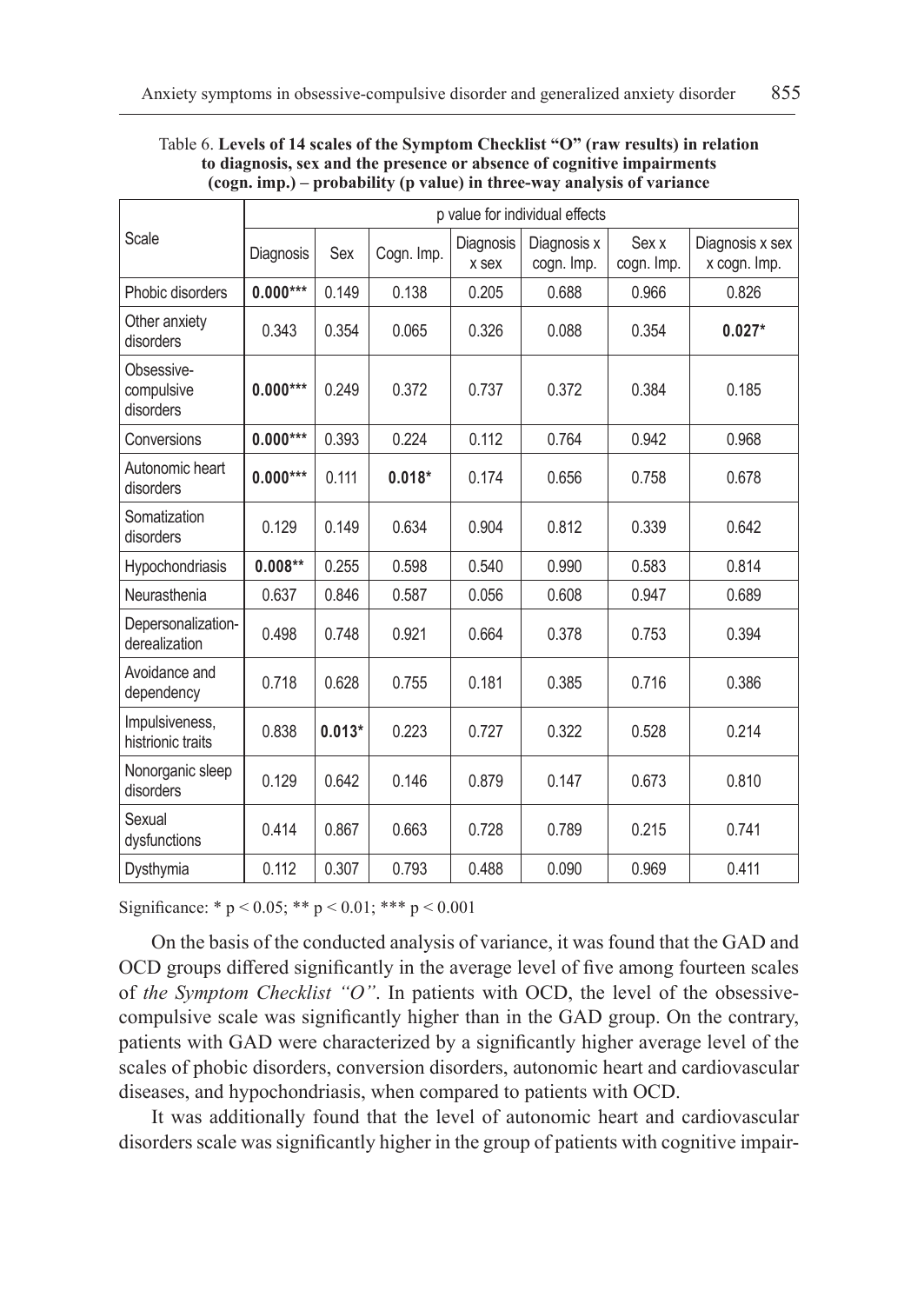ments than in patients without such dysfunctions, and that the average level of the scale which describes mixed personality disorders with impulsive and histrionic features was significantly higher in women than in men.

When comparing the levels of different scales expressed in sten scores between the OCD and the GAD group, the highest level in the group of patients with OCD was observed for the obsessive-compulsive scale, which confirms their diagnosis, whereas the lowest level was found for the autonomic heart and cardiovascular diseases scale. In patients with GAD, the highest values were obtained on the phobic disorders scale, while the lowest – on the impulsiveness and histrionic trait scale.

### 4.6. Comparison of levels of the scale 'other anxiety disorders'

Levels of the scale 'other anxiety disorders', depending on the type of diagnosis, sex, and the presence or absence of cognitive impairments, and the interactions of those factors, were compared.

| Diagnosis  | Sex                          | Cognitive impairments | Number of<br>participants | Mean value | Standard deviation |
|------------|------------------------------|-----------------------|---------------------------|------------|--------------------|
| <b>OCD</b> | $\overline{a}$               |                       | 76                        | 38.58      | 14.13              |
| <b>GAD</b> | $\overline{a}$               |                       | 186                       | 40.75      | 14.68              |
|            | women                        |                       | 183                       | 40.73      | 15.33              |
|            | men                          |                       | 79                        | 38.60      | 13.48              |
|            |                              | not present           | 181                       | 37.55      | 15.00              |
|            | $\overline{\phantom{m}}$     | present               | 81                        | 41.78      | 13.80              |
| OCD        | women                        | not present           | 27                        | 38.0       | 16.4               |
| <b>OCD</b> | women                        | present               | 16                        | 39.0       | 14.9               |
| <b>OCD</b> | men                          | not present           | 21                        | 31.0       | 14.0               |
| <b>OCD</b> | men                          | present               | 12                        | 46.3       | 11.2               |
| <b>GAD</b> | women                        | not present           | 99                        | 41.3       | 15.5               |
| <b>GAD</b> | women                        | present               | 41                        | 44.6       | 14.5               |
| <b>GAD</b> | men                          | not present           | 34                        | 39.9       | 14.1               |
| <b>GAD</b> | men                          | present               | 12                        | 37.2       | 14.6               |
|            | Total number of participants |                       | 262                       | 40.4       | 15.1               |

Table 7. **Mean values and standard deviations of the levels of the scale 'other anxiety disorders' (raw results) in groups by reference to the patient's diagnosis (OCD, GAD), sex, and the presence or absence of cognitive impairments**

Subgroups with statistically significantly different values of the mean scale levels are marked in bold,  $p < 0.05$ .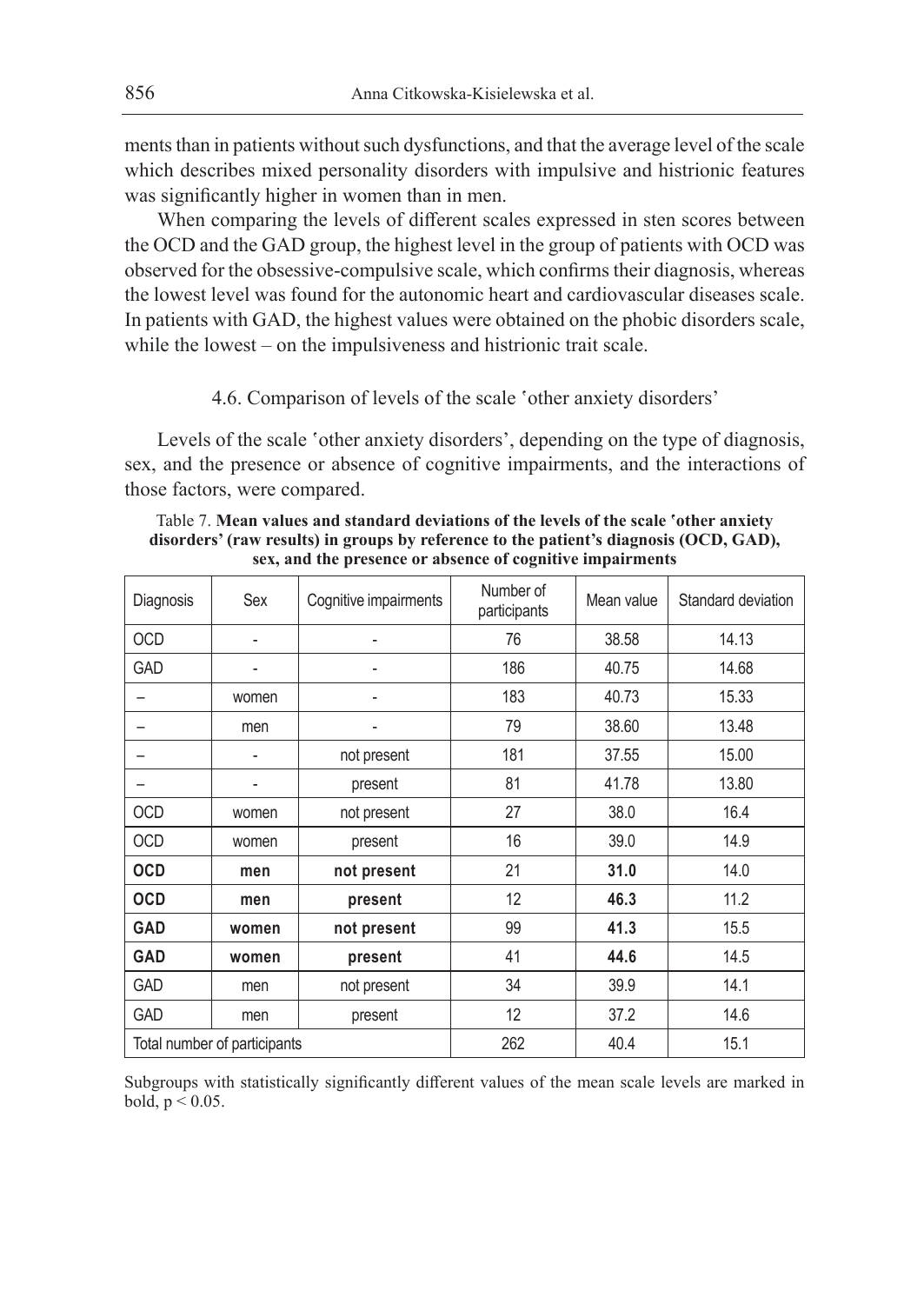Based on the performed three-way analysis of variance, it was found that the level of the whole scale 'other anxiety disorders' was significantly dependent on the interaction of the variables 'diagnosis x sex x cognitive impairments'  $(p = 0.027)$ . The highest level of this scale was found in men diagnosed with OCD and cognitive impairments (46 points), whilst the lowest – in men with the same diagnosis but without those impairments (31 points). Compared to men with the diagnosis of OCD without cognitive impairments, the level of the anxiety disorders scale was significantly higher in women with GAD – independently of the presence of cognitive impairments (41–45 points), as well as in the small subgroup (12 people) of men with OCD and cognitive impairments (46 points). Despite the small number of the latter  $(n = 12)$ , the probability level  $(p < 0.01)$  indicates a significant difference in the level of the anxiety disorders scale between the subgroup of men with OCD and cognitive impairments, and the subgroup of men with the same diagnosis but without such impairments.

# 4.7. Factor analyses conducted on selected (53) variables of *the Symptom Checklist "O"* in patients diagnosed with OCD and GAD

As our data indicated the existence of differences in the symptom structures between patients with OCD and GAD, factor analyses were performed on individual items of selected scales of *the Symptom Checklist "O"*. The aim was to reveal the structure of factors that explain significant associations between given variables of the questionnaire, especially with reference to obsessive-compulsive and anxiety symptoms. Besides symptoms of anxiety and obsessive-compulsive disorders, the analyses also included variables characteristic for phobic disorders, depressive disorders and avoidant-dependent and impulsive-histrionic personality disorders – altogether 53 variables. Based on the number of original scales of the symptom checklist, which was the source of variables included in the analyses (six), as well as on data indicating the legitimacy to distinguish two subscales among the obsessive-compulsive scale – obsessions and compulsions, seven factors emerged in each group (OCD and GAD). Factor analyses were carried out with the orthogonal rotation method (VARIMAX).

Analyzing the content of variables explained by the given factors, the psychopathological picture of OCD was found to be made up of the following dimensions: (a) dependency (factor loading values > 0.45); (b) anxiety/depressiveness (factor loadings > 0.36); (c) phobic anxiety/impulsiveness (factor loadings > 0.34); (d) obsessions (factor loadings  $> 0.39$ ); (e) impulsiveness/phobic anxiety (factor loadings  $> 0.41$ ); (f) compulsions (factor loadings  $> 0.39$ ); (g) depressiveness (factor loadings  $> 0.50$ ). The seven described factors (dimensions) explained 53% of the variability of OCD symptoms. In the group diagnosed with GAD, the following factors were identified: (a) anxiety/depressiveness (factor loadings  $> 0.30$ ); (b) separation anxiety (factor loadings  $> 0.37$ ); (c) dependency/impulsiveness (factor loadings  $> 0.33$ ); (d) phobic anxiety (factor loadings > 0.39); (e) obsessions (factor loadings > 0.50); (f) compulsions (factor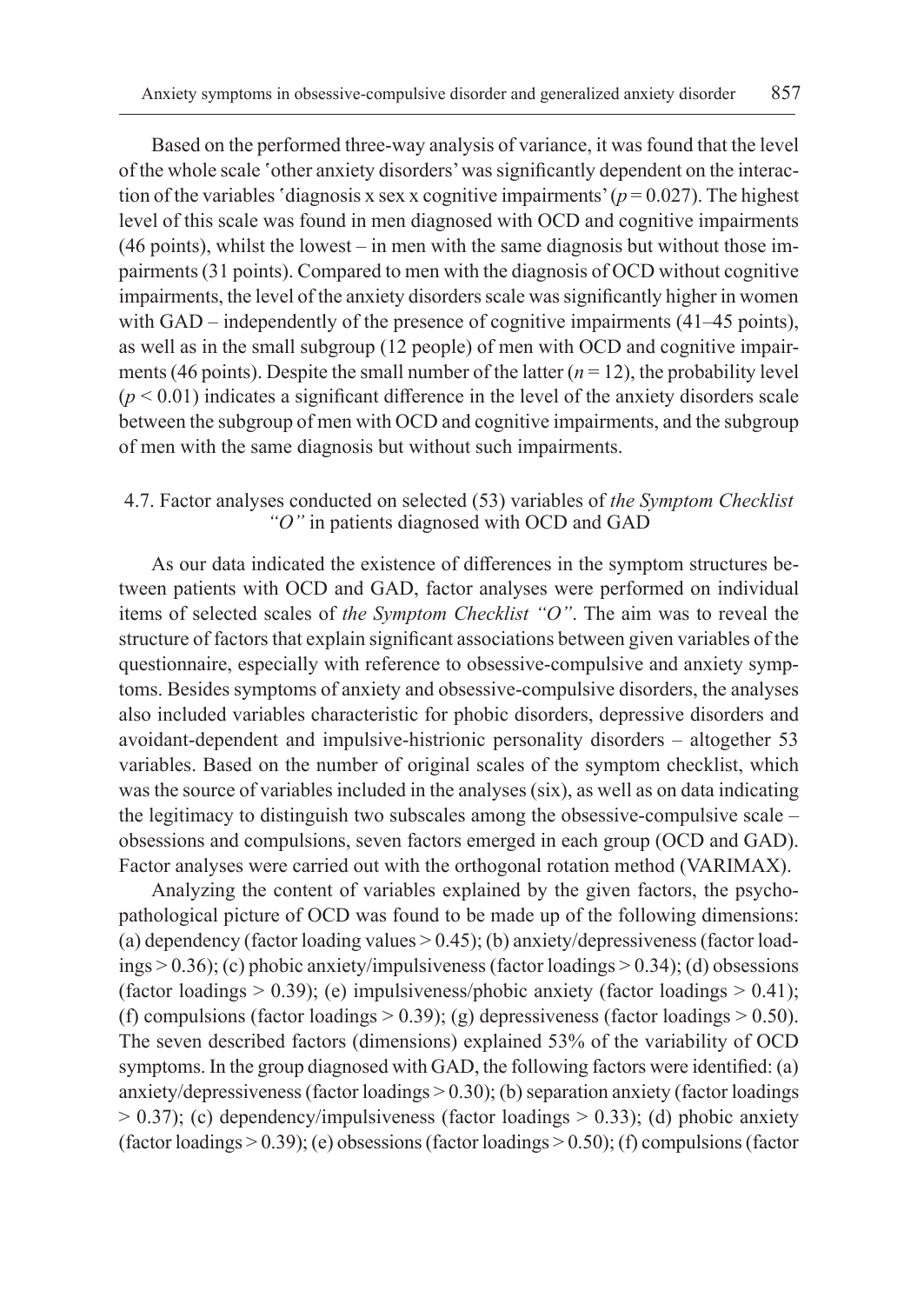loadings  $> 0.57$ ); (g) impulsiveness/anxiety (factor loadings  $> 0.33$ ), which explained 48% of the clinical picture variability of this disorder.

When comparing those results to the results of other factor analyses, in which larger numbers of factors were identified (10 and 15 factors, respectively), it was found that the most stable factors in the group of patients with obsessive-compulsive disorders were: (a) dependency; (b) anxiety/depressiveness; (c) phobic anxiety/impulsiveness; (d) obsessions; and (e) compulsions, while in the group of patients with generalized anxiety disorder the most stable were: (a) anxiety/depressiveness; (b) separation anxiety; (c) phobic anxiety; (d) obsessions; (e) compulsions. The remaining factors identified in further analyses turned out to be unstable, and the variables included in them switched between factors.

Therefore, in both groups – the test group and the reference group – the existence of three similar factors was observed: (a) anxiety combined with depressiveness, and separate factors for (b) obsession symptoms and (c) compulsion symptoms. Those factors were stable in more detailed analyses with greater number of identified factors. Noteworthy among the identified differences was a clear relationship between phobic anxiety and impulsiveness found in patients with OCD and the existence of a stable factor corresponding to separation anxiety in GAD.

### **5. Discussion of results**

Anxiety is a core symptom of neurotic disorders and plays a significant role in the pathogenesis of many psychiatric disorders [22]. This could be confirmed by the results of the presented study, where no significant differences were found in the frequency and the level of generalized anxiety symptoms and panic anxiety symptoms between the compared groups – OCD or GAD. It also turned out that only the minority of patients – both with OCD and GAD – reported three or fewer anxiety symptoms (only 5% of the study participants diagnosed with GAD and 8% of those diagnosed with OCD); the vast majority of patients in both groups (78–80%) confirmed the presence of most symptoms that are believed to be typical of anxiety disorders. The groups differed in the occurrence of two out of ten symptoms of the scale 'other anxiety disorders', i.e., 'constant anxiety' and 'panic attacks', which were more frequently found in patients with GAD.

No significant differences in the level of the entire scale 'other anxiety disorders' between the OCD and GAD groups were found, which argues in favor of the general similarity of the two groups regarding the intensity of the anxiety levels reported by the patients. This may speak for the general similarity of the structure of anxiety symptoms in both groups but also indicate that this structure may act as some kind of unspecific phenotype that occurs in patients diagnosed with OCD and GAD, which can correspond to the common factor 'anxiety/depressiveness', identified during the later analysis process. Also, the lack of significant differences in the levels of as many as nine out of fourteen scales of *the Symptom Checklist "O"* disputes the conviction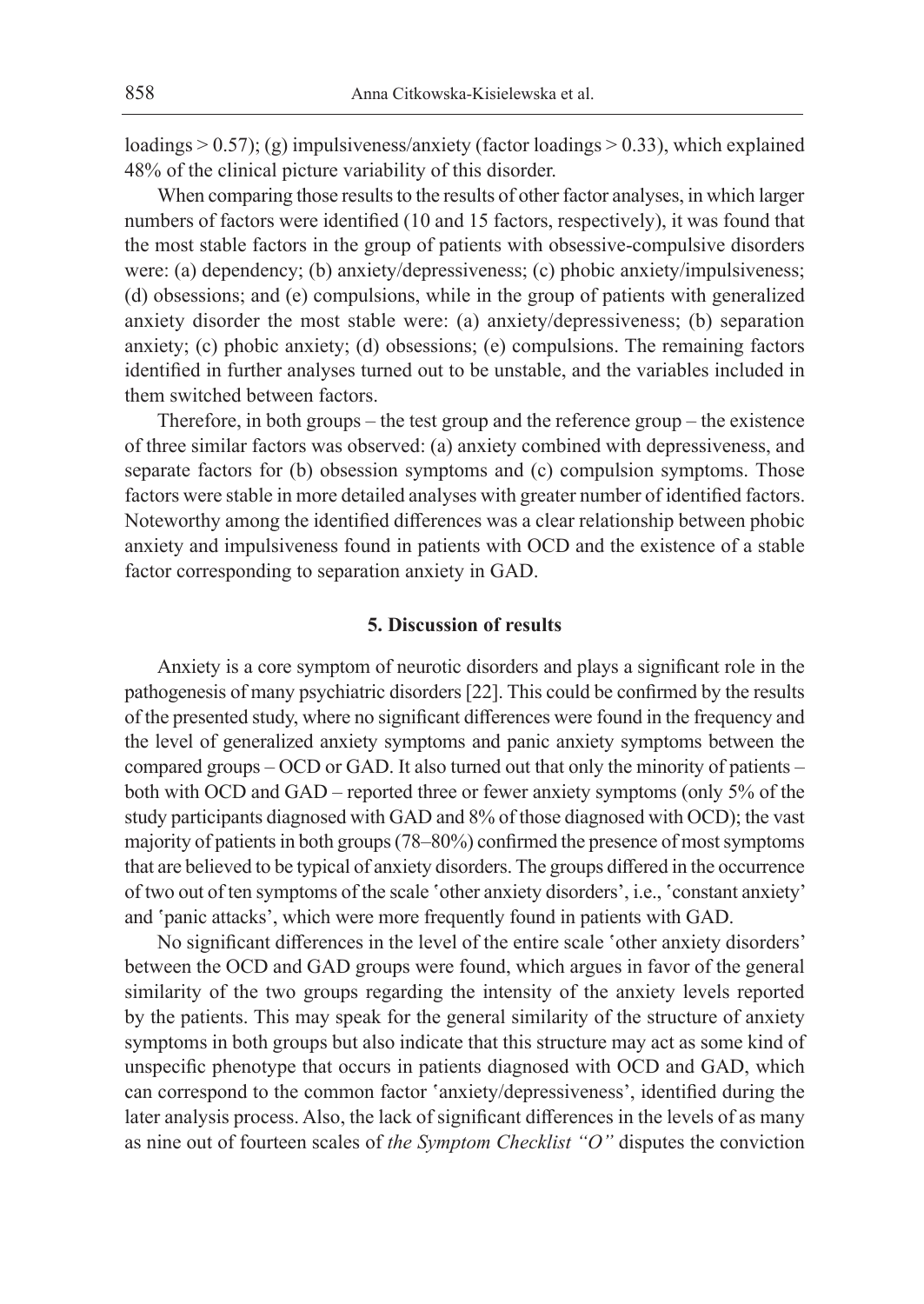about the fundamentally different pictures of GAD and OCD; it can rather indicate a significant overlap of those clinical pictures.

In the conducted study, we observed that the intensification of generalized anxiety symptoms was accompanied by an intensification of panic anxiety and that 'panic attacks' were significantly more prevalent in GAD than in OCD. This is in accordance with findings of other authors who have noticed a more common coexistence of panic anxiety with generalized anxiety than with obsessive-compulsive disorder [2, 23]. The obtained data may challenge the legitimacy of distinguishing some anxiety disorders, for example, generalized anxiety disorder, as distinct nosological entities. This has also been indicated by other authors [3, 24]. On the other hand, the coexistence of generalized anxiety and panic anxiety in the same patients does not undermine the theory that those types of anxiety may originate from different pathogenetical mechanisms. This was confirmed by the results of this study, which indicate that only the existence of some types of anxiety, such as 'paralyzing anxiety' may be associated with the presence of specific physical dysfunctions in the CNS. However, the identification of a stable factor responsible for 'separation anxiety' in GAD may be in accordance with psychodynamic concepts, according to which developmental factors such as distortions in the separation-individuation process can impact the genesis of anxiety disorders. This may be associated with a familial occurrence of anxiety disorders, which are transmitted from parents to their offspring as an anxious cognitive style with avoidance behavior, but may also be a sign of separation difficulties [4, 25]. Also other authors point to associations between separation difficulties/anxiety and 'intolerance of uncertainty', which has a negative impact on the separation process and which is transmitted in families of patients with anxiety disorders [26]. According to the literature, worrying is one of the main defense strategies activated by patients diagnosed with GAD in response to negative emotions and representations [23, 27, 28].

The coexistence of symptoms of different anxiety disorders in GAD patients was further confirmed by the result indicating that 'phobic disorders' are the scale of *the Symptom Checklist "O"* with the highest intensity. Also, in those patients, there was a higher frequency of six out of seven phobic symptoms, and a higher level of the entire phobic scale than in the OCD group, which indicates that phobias more frequently co-occur with generalized anxiety than with obsessive-compulsive symptoms. Many authors describe the presence of phobic symptoms in the picture of generalized anxiety disorder [7, 29]. Our results additionally indicate that phobias, but not anxiety, the sense of threat, or worrying, regarded as characteristic features of GAD, may dominate in the picture of this disorder. Because of the aforementioned process of grouping patients, together with the verification of diagnostic categories, there are no grounds for suggesting that this result might be a consequence of erroneous patient qualification.

The occurrence of phobias in patients with generalized anxiety might be explained by the activation of anxiety transfer on specific situations or objects, as a way of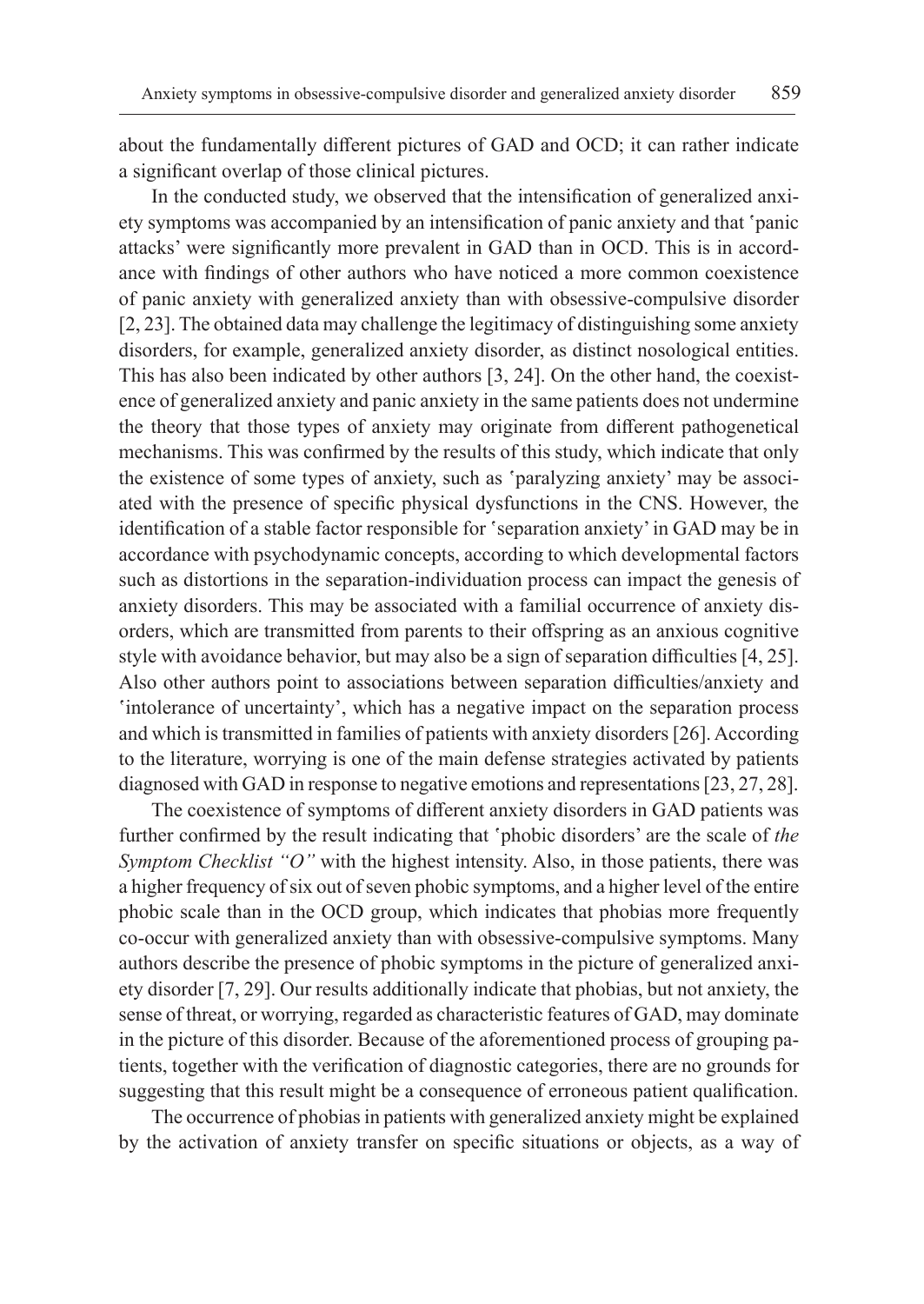dealing with them. This could be associated with the avoidance of strong, especially negative, intolerable emotions, which is typical for GAD [25, 30]. On the contrary, as shown by factor analyses, in OCD patients, phobic symptoms may be related to the patients' impulsiveness. The co-occurrence of different anxiety disorders, such as phobias, generalized anxiety or panic anxiety, which is commonly described in the literature and also observed in the presented study, seems to challenge the legitimacy of differentiating some nosological entities like generalized anxiety disorder [3, 24]. In clinical practice, it is sometimes difficult to unambiguously diagnose a patient based on their reported conditions – especially in the case of anxiety disorders.

The described discrepancies and similarities of the symptom structures of OCD and GAD confirm the results of the conducted factor analyses. Both, in the group of patients with OCD and GAD, the presence of three analogical factors was identified: 'anxiety/depressiveness', 'obsessions' and 'compulsions', which occurred to be stable also in more detailed analyses. In the case of the remaining four identified factors, we observed differences between the test group and the reference group: in the OCD group, the factors 'dependency', 'depressiveness', and two factors – 'phobic anxiety/ impulsiveness' emerged, while the GAD group was characterized by 'separation anxiety', 'dependency/impulsiveness', 'phobic anxiety' and 'impulsiveness/anxiety'. For both disorders, approximately 50% of the clinical picture variance was explained by the described factors, as only symptoms describing selected aspects of the patients' psychopathology were included in the analyses, while omitting e.g., variables describing somatization, conversion, or hypochondriasis symptoms.

The factor 'anxiety/depressiveness' was similar in both groups, which may indicate the existence of some anxiety and depression pathomechanisms that are common in both groups of patients. This has also been suggested by other authors [6, 31]. This factor might represent the dimension 'general distress' (or 'negative affect') described by Clark and Watson and associated with the co-occurrence of unspecific anxiety and depressive symptoms [see 32]. At the same time, the identification of a distinct factor corresponding to 'depressiveness' in patients with OCD, may indicate that some additional pathomechanisms of depression overlap the common mechanisms in those patients [33, 34]. Many authors believe that generalized anxiety disorder and depressive disorder (including the so-called major depression) may have a common genetic background and that the outcome in anxiety or depression results from environmental factors [9, 35, 36]. The effectiveness of antidepressants in anxiety disorders might be attributed to their action on the common neurobiological mechanisms [37, 38]. Research results indicate that generalized anxiety disorder might represent a kind of predisposition to the development of depression, similar to 'neuroticism', or be part of its manifestation [3, 9, 35, 36]. The results of the presented factor analyses would support the latter hypothesis, as they suggest that the symptoms of anxiety and depression could potentially be explained by the existence of the same factor.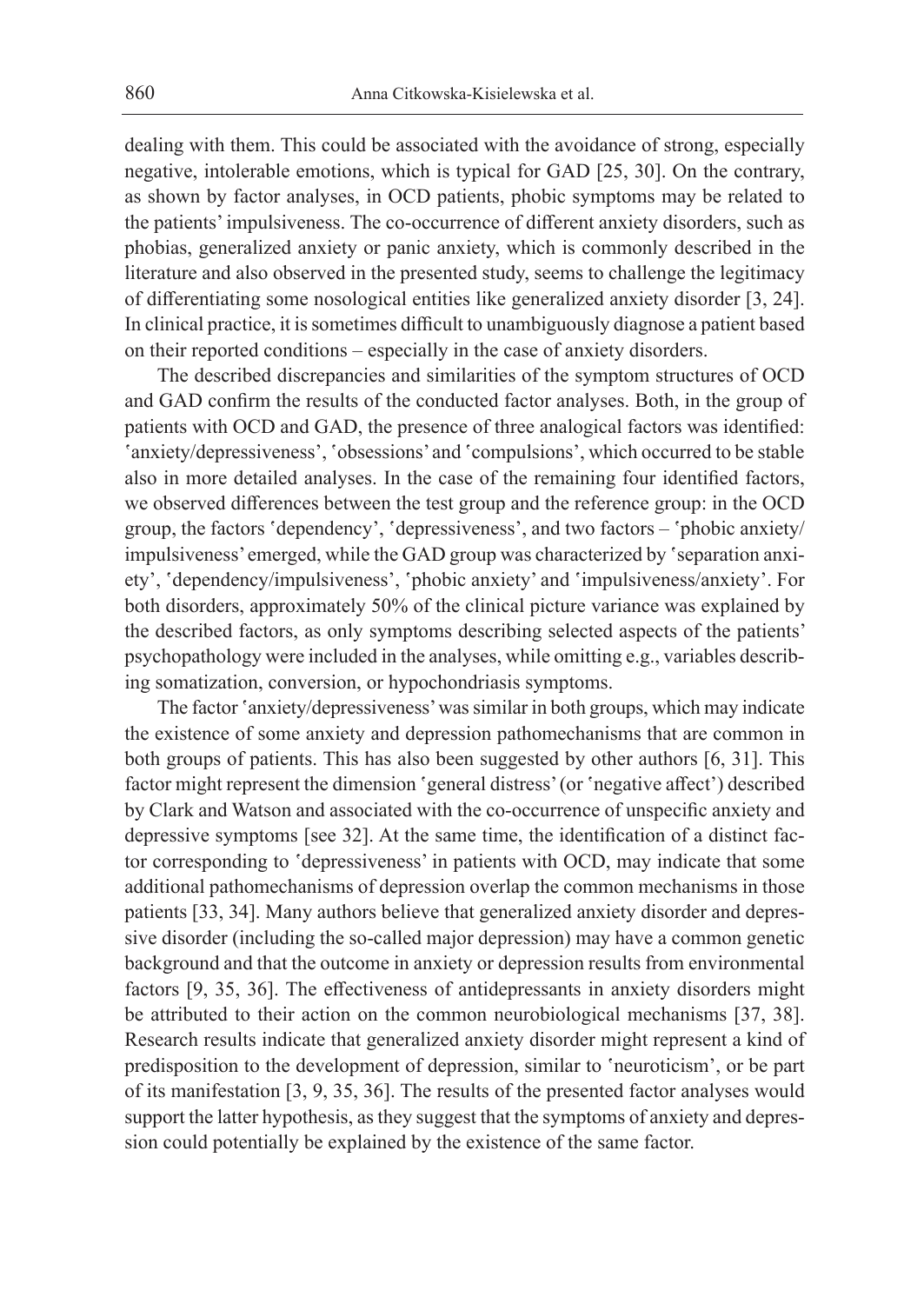The obtained results indicate a significant association between the presence of some cognitive impairments and the presence and severity of anxiety. We found that 'paralyzing anxiety', 'fear about closest relatives' and 'pressure (floods) of thoughts', but also 'anxiety in vehicles' and 'anxiety in open spaces' were significantly more prevalent in the group of patients with cognitive impairments than in patients without such dysfunctions. Those observations are in accordance with neurobiological hypotheses of panic attacks [39–41]. In the presented study, we additionally found that the level of the entire scale of anxiety disorders was significantly associated with the interaction of the factors: diagnosis x sex x cognitive impairments. The highest level of this scale was observed in men with OCD and cognitive impairments, and the lowest level in the group of men with the same diagnosis but without such dysfunctions. This might indicate that anxiety, especially in men with OCD, may develop or intensify as a result of the presence of some, still unspecified, cognitive impairments, and that this anxiety might be particularly severe. Therefore, the presence of cognitive impairments might be the source of particularly intensified anxiety or compromise tolerance, which fosters the activation of mechanisms of its reduction, such as compulsions.

The dependency between the presence of cognitive impairments and the level of the autonomic heart and cardiovascular diseases scale (significantly higher in the group of patients with cognitive impairments than in the group without such dysfunctions) can be interpreted in a similar way. In the OCD group, the scale of autonomic heart and cardiovascular disease had the lowest level among all scales of *the Symptom Checklist "O"*. The presence of somatization heart and cardiovascular symptoms, as well as panic anxiety, can, therefore, be associated with the presence of specific dysfunctions of the CNS and significantly impact the clinical picture of GAD. This observation is in accordance with ICD-10 diagnostic criteria, which – contrary to DSM-5 criteria, encompass symptoms of the autonomic excitation among characteristic features of GAD [19]. As it has been shown by previous research results, worrying in GAD is accompanied by autonomic excitation, for example, in the form of increased heart action and the activation of connections between the amygdala, temporal cortex and cingulate cortex [28]. The lack of possibility to specify the identified cognitive impairments is a significant drawback of the study, which, however, indicates a further need for research on this topic.

The study is preliminary and the obtained results need to be confirmed in further analyzes in which the study groups will be quantitatively similar, and the used tools (to measure both symptoms and cognitive impairments) will enable a more precise and extensive description of the observed relationships. Therefore, the presented conclusions are supportive to the tested hypotheses and the described relationships, but they are not conclusive.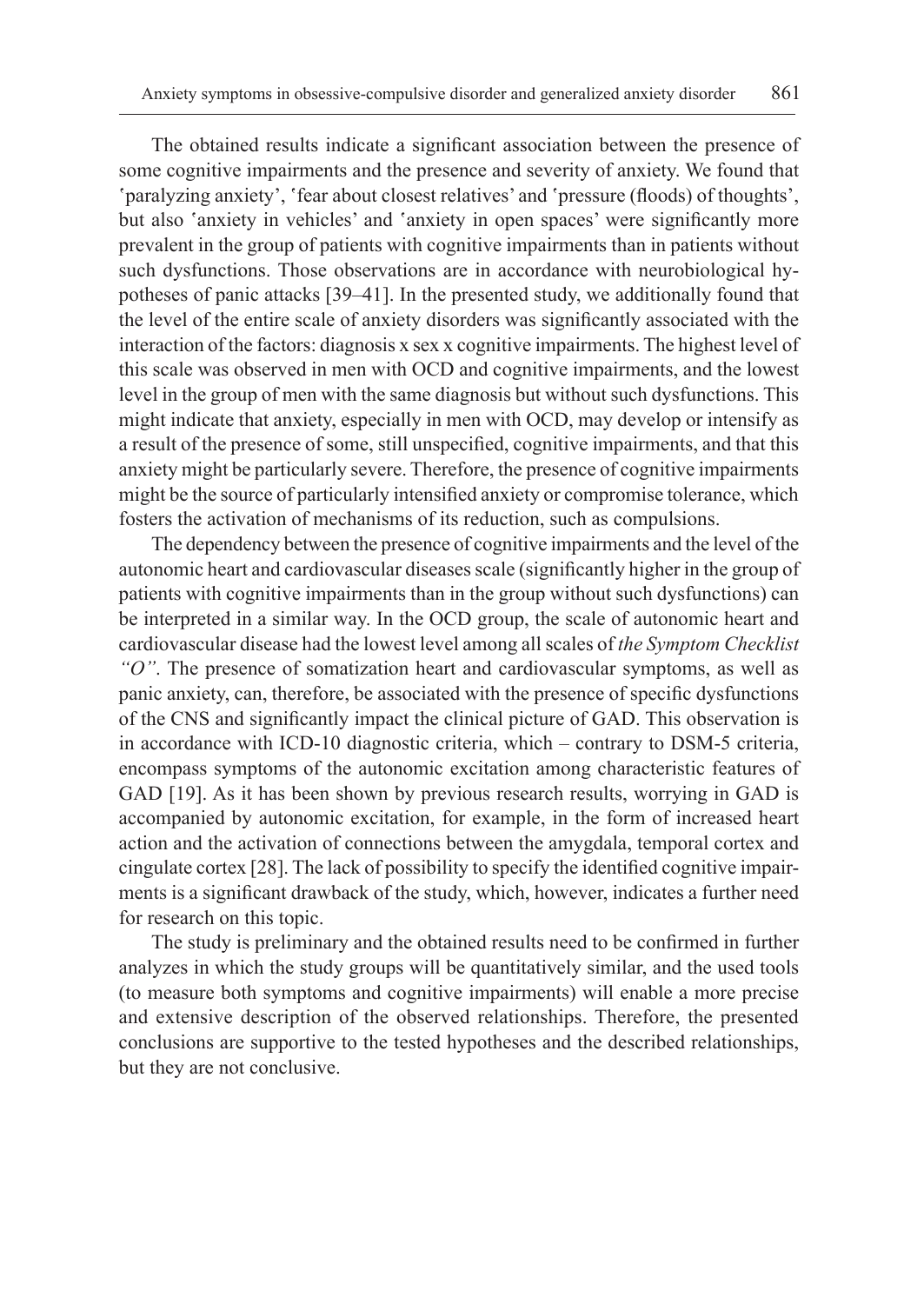### **Conclusions**

Our research indicates that anxiety plays a significant role in the clinical picture of OCD and may reach a severity similar to that observed in GAD. In patients diagnosed with GAD, the co-occurrence of generalized anxiety and panic anxiety was observed, as well as a significant intensification of phobic symptoms. Patients with GAD more often reported heart and cardiovascular ailments, conversion or hypochondriasis symptoms than patients with OCD. It was found that the presence and severity of anxiety symptoms and somatization symptoms can be associated with the presence of cognitive impairments, which requires further investigation. In the OCD and GAD groups, the presence of three similar factors was observed: 'anxiety/depressiveness', 'obsessions' and 'compulsions'. Additionally, separation anxiety seems to play a significant role in the pathogenesis of GAD. The obtained results are preliminary and indicate the validity of further research in order to more fully and accurately determine the significance of anxiety in OCD and GAD.

### **References**

- 1. Leder S. *Poglądy na nerwice w ujęciu historycznym*. Postępy Psychiatrii i Neurologii 1997; 6(4): 403–409.
- 2. Locke AB, Kirst N, Shultz CG. *Zaburzenie lękowe uogólnione oraz zaburzenie paniczne u dorosłych – rozpoznanie i leczenie*. Med. Prakt. Psychiatria 2017; 3: 7–19.
- 3. Crocq MA. *The history of generalized anxiety disorder as a diagnostic category*. Dialogues Clin. Neurosci. 2017; 19(2): 107–116.
- 4. Gosselin P, Laberge B. *Etiological factors of generalized anxiety disorder*. Encephale 2003; 29(4 Pt 1): 351–361.
- 5. Maron E, Kuikka J, Ulst K, Tiihonen J, Vasar V, Shlik J. *SPECT imaging of serotonin transporter binding in patients with generalized anxiety disorder*. Eur. Arch. Psychiatry Clin. Neurosci. 2004; 254(6): 392–396.
- 6. Goodwin GM. *The overlap between anxiety, depression, and obsessive-compulsive disorder*. Dialogues Clin. Neurosci. 2015; 17(3): 249–260.
- 7. Zimmerman M, Chelminski I. *Generalized anxiety disorder in patients with major depression: Is DSM-IV's hierarchy correct?* Am. J. Psychiatry 2003; 160(3): 504–512.
- 8. Gillett CB, Bilek EL, Hanna GL, Fitzgerald KD. *Intolerance of uncertainty in youth with obsessive-compulsive disorder and generalized anxiety disorder: A transdiagnostic construct with implications for phenomenology and treatment*. Clin. Psychol. Rev. 2018; 60: 100–108.
- 9. Lesch K. *Molecular foundation of anxiety disorders*. J. Neural. Transm. 2001; 108(6): 717–746.
- 10. Murphy DL, Moya PR, Fox MA, Rubenstein LM, Wendland JR, Timpano KR. *Anxiety and affective disorder comorbidity related to serotonin and other neurotransmitter systems: Obsessivecompulsive disorder as an example of overlapping clinical and genetic heterogeneity*. Philos. Trans. R. Soc. Lond. B. Biol. Sci. 2013; 368(1615): 20120435.
- 11. Hettema J, Prescott C, Kendler K. *Genetic and environmental sources of covariation between generalized anxiety disorder and neuroticism*. Am. J. Psychiatry 2004; 161(9): 1581–1587.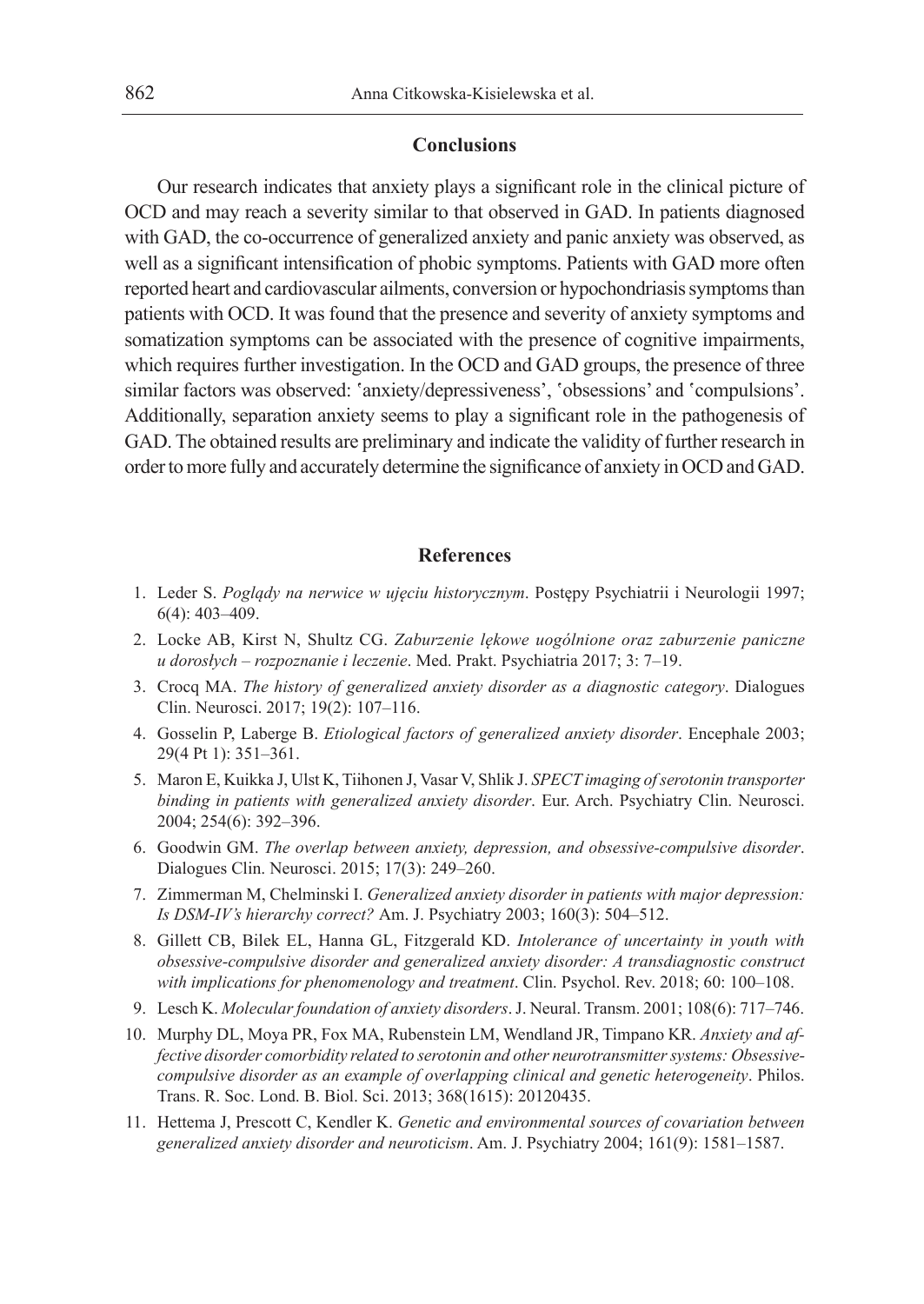- 12. Dugas M, Marchand A, Ladouceur R. *Further validation of a cognitive-behavioral model of generalized anxiety disorder: Diagnostic and symptom specificity*. J. Anxiety Disord. 2005; 19(3): 329–343.
- 13. Holaway RM, Heimberg RG, Coles ME. *A comparison of intolerance of uncertainty in analogue obsessive-compulsive disorder and generalized anxiety disorder*. J. Anxiety Disord. 2006; 20(2): 158–174.
- 14. Gentes EL, Ruscio AM. *A meta-analysis of the relation of intolerance of uncertainty to symptoms of generalized anxiety disorder, major depressive disorder, and obsessive-compulsive disorder*. Clin. Psychol. Rev. 2011; 31(6): 923–933.
- 15. Boelen PA, Carleton RN. *Intolerance of uncertainty, hypochondriacal concerns, obsessivecompulsive symptoms, and worry*. J. Nerv. Ment. Dis. 2012; 200(3): 208–213.
- 16. Lopez-Sola C, Fontenelle LF, Bui M, Hopper JL, Pantelis Ch, Yucel M et al. *Aetiological overlap between obsessive-compulsive related and anxiety disorder symptoms: Multivariate twin study*. Br. J. Psychiatry 2016; 208(1): 26–33.
- 17. Hofer PD, Wahl K, Meyer AH, Miché M, Beesdo-Baum K, Wong SF et al. *Obsessive-compulsive disorder and the risk of subsequent mental disorders: A community study of adolescents and young adults*. Depress. Anxiety 2018: 35(4): 339–345.
- 18. Dell'Osso B, Camuri G, Benatti B, Buoli M, Altamura AC. *Differences in latency to first pharmacological treatment (duration of untreated illness) in anxiety disorders: A study on patients with panic disorder, generalized anxiety disorder and obsessive-compulsive disorder*. Early Interv. Psychiatry 2013; 7(4): 374–380.
- 19. Gałecki P, Pilecki M, Rymaszewska J, Szulc A, Sidorowicz S, Wciórka J. *Zaburzenia lękowe*. In: Gałecki P, Pilecki M, Rymaszewska J, Szulc A, Sidorowicz S, Wciórka J, editors. *Kryteria diagnostyczne zaburzeń psychicznych. DSM-5*, 5<sup>th</sup> ed. Wroclaw: Edra Urban & Partner; 2018. P. 231–284.
- 20. Aleksandrowicz JW, Hamuda G. *Kwestionariusze objawowe w diagnozie i w badaniach epidemiologicznych zaburzeń nerwicowych*. Psychiatr. Pol. 1994; 28(6): 667–676.
- 21. Rewer A. *Skale kwestionariusza objawowego "O"*. Psychiatr. Pol. 2000; 34(6): 931–943.
- 22. Bohomolec E. *Lęk w myśleniu psychoanalitycznym wybrane zagadnienia*. Postępy Psychiatrii i Neurologii 1994; 3(1): 19–28.
- 23. Rickels K, Rynn M. *Overview and clinical presentation of generalized anxiety disorder*. Psychiatr. Clin. North. Am. 2001; 24(1): 1–17.
- 24. Shorter E, Tyrer P. *Separation of anxiety and depressive disorders: Blind alley in psychopharmacology and classification of disease*. BMJ 2003; 327(7407): 158–160.
- 25. Aktar E, Nikolić M, Bögels SM. *Environmental transmission of generalized anxiety disorder from parents to children: Worries, experiential avoidance, and intolerance of uncertainty*. Dialogues Clin. Neurosci. 2017; 19(2): 137–147.
- 26. Boelen PA, Reijntjes A, Carleton RN. *Intolerance of uncertainty and adult separation anxiety*. Cogn. Behav. Ther. 2014; 43(2): 133–144.
- 27. Makovac E, Smallwood J, Watson DR, Meeten F, Critchley HD, Ottaviani C. *The verbal nature of worry in generalized anxiety: Insights from the brain*. Neuroimage Clin. 2017; 14(17): 882–892.
- 28. Starcevic V, Berle D. *Cognitive specificity of anxiety disorders: A review of selected key constructs*. Depress. Anxiety 2006; 23(2): 51–61.
- 29. Massion A, Dyck I, Shea T, Phillips K, Warshaw M, Keller M. *Personality disorders and time to remission in generalized anxiety disorder, social phobia and panic disorder*. Arch. Gen. Psychiatry 2002; 59(5): 434–440.